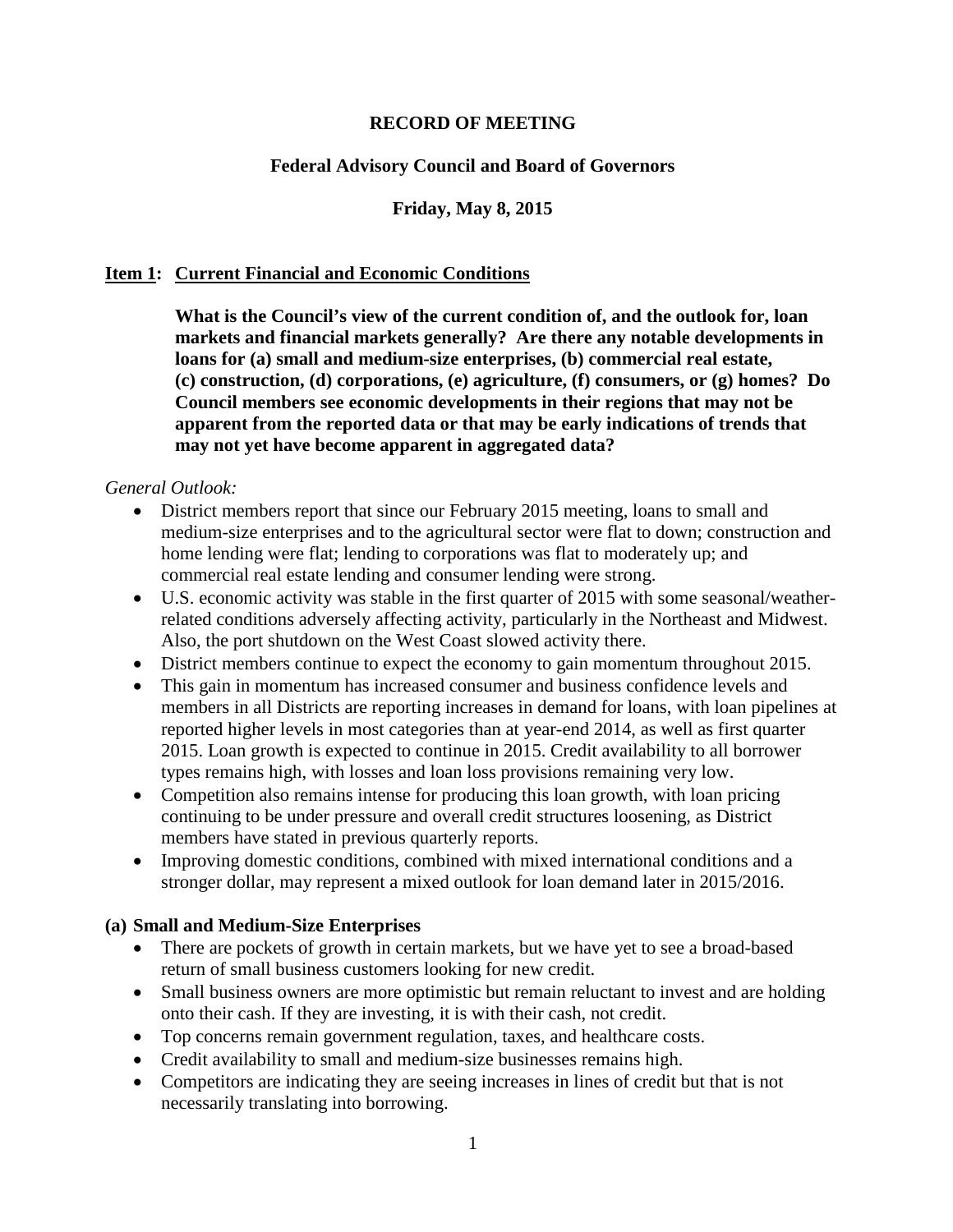- Core lending that supports working-asset growth or non-real-estate transactions for medium-size businesses has continued to improve modestly.
- Medium-size businesses are seeing increased competition from nonbank lenders.
- Competition from lenders for both segments continues to be fierce, with aggressive terms, structure, and pricing. Clients are continuing to receive multiple offers to meet their financing needs, resulting in significant negotiations.
- Economic statistics and information from peer banks across all Districts show that we are starting to see the recent declines in loan balances begin to flatten out in the small and medium-size business portfolios. Further, business confidence is moving in the right direction. Credit quality remains stellar across the board.

## **(b) Commercial Real Estate**

- Commercial real estate fundamentals continue to improve for most major property types, with liquidity for investment of equity and debt financing at unprecedented levels.
- Domestic and international investors continue to choose yield and seek safe, tangible assets due to the ongoing "zero" interest rate environment.
- Investor demand is pushing down capitalization rates to historical lows and pushing corresponding asset prices to historic highs.
- Commercial real estate values have generally risen, and for select products in some markets, values have returned to or exceeded pre-recession levels. Values of apartments and Class A office properties have fared the best. Industrial properties are getting stronger, particularly in areas where there are transportation hubs. Retail has been slower to recover and has been relatively uneven.
- The CPPI's National All Property composite has increased by 80% since its January 2010 trough and currently stands 7% above its December 2007 peak, which represents a recovery of 117% of peak-to-trough losses, substantially higher than the 54% increase in the Case Shiller Index for residential property prices.
- The demand in applications for CRE loans varies across markets, consistent with the uneven recovery; demand is more uneven in submarkets.
- The MBA's CRE loan origin index is currently at 246, which is 30% below its peak in 2007, suggesting that loan originations are still lagging the pre-crisis levels. CMBS are poised to increase to \$125 billion in 2015 as the CMBS market share of loans scheduled to mature in 2015 grows to around 35%.
- The multifamily loan market remains robust. Near-term outlook is strong, however, as property supply and demand come closer into balance. Potential over-development poses the greatest threat over the longer term.
- The retail loan market has modest demand, with the office-loan market experiencing a slightly better recovery. Industrial loan markets have investors and lenders optimistic about this sector, with some markets experiencing or expecting a building of momentum in 2015/2016.
- Many banks and nonbanks continue to pursue CRE loan growth, and competition remains high as lenders look for new opportunities. Nonrecourse longer-term financing for highquality borrowers with stabilized projects has become more common. Nonbank competition also continues to provide low interest long-term loans.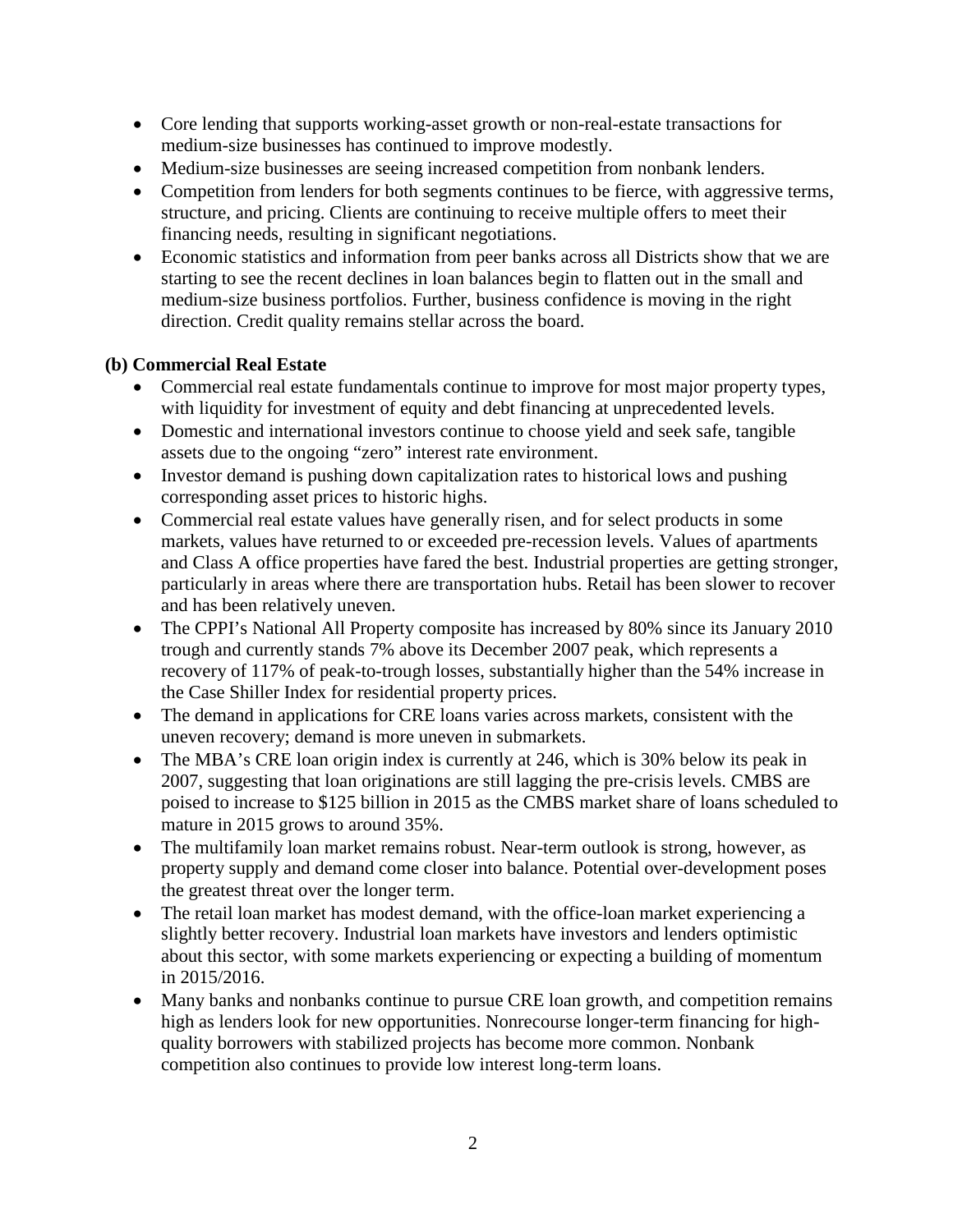## (**c**) **Construction**

- There remains ample credit available for construction and development projects, but this availability varies by both property type and location. Significant equity contributions have become the rule, as lenders are mostly underwriting to cash flow coverage guidelines that demand equity in the 30% to 40% range.
- Post-recession construction activity has been largely centered on multifamily expansion, senior housing, and medical office facilities. Other activity has been more specific singletenant use.
- Construction activity in the multifamily (apartment sector) remains elevated. While vacancy remains near historical lows, it is anticipated that the wave of new construction will create an increase in vacancies and a slowing of effective rent growth. This moderation of apartment fundamentals should take the form of a reversion to historical averages, rather than a rapid deterioration in rents and occupancy rates.
- District members reported that single-family housing starts increased in 2014 but remain highly variable based upon individual markets/submarkets. Some markets still have a depressed level of lots and unsold finished new homes, as developers/builders remain cautious.
- Conversely, shortages of available single-family homes are reported in the larger urban markets such as Dallas and Denver.
- There is also a growing amount of new construction activity and loan demand for large bulk industrial/warehouse facilities in port cities and major transportation hubs as the outlook for this sector continues to improve.
- Loan terms available for CRE construction project opportunities continue to become more aggressive. Lending demand is exceeding market supply. Some speculative construction lending in these CRE categories is increasing.

## **(d) Corporations**

- Corporate lending in general, including the shared credit market, is expected to continue to grow moderately. Loan spreads and fees are expected to continue to decline, along with compromises in loan structures (as evidenced in the report from the OCC, which summarized the Shared National Credit exam for 2014).
- A material percentage of loans in the leveraged lending space are being originated by nonbank competitors. The structures of these credits are evolving and reshaping the market. Those accepting the highest risk continue to be outside of the traditional bank market, with these firms (private equity, hedge funds, business development companies, finance companies, and others) extending credit at a faster pace than the previous quarter.
- Credit activity continues to be largely related to refinancing, M&A, or shareholderfriendly purposes rather than for new expansion.
- Capital markets remain open and supportive for larger companies.
- Investment-grade companies in the first quarter of 2015 have continued the trends from 2014, which was a record-breaking year for bond issuance.
- High-yield companies are expected to have a slight reduction in issuance of \$339 billion of bonds versus \$347 billion in 2014 and \$380 billion of institutional leveraged loans versus \$415 billion in 2014.
- From a borrower's perspective, structures continue to provide large corporations with more flexibility when they need to refinance.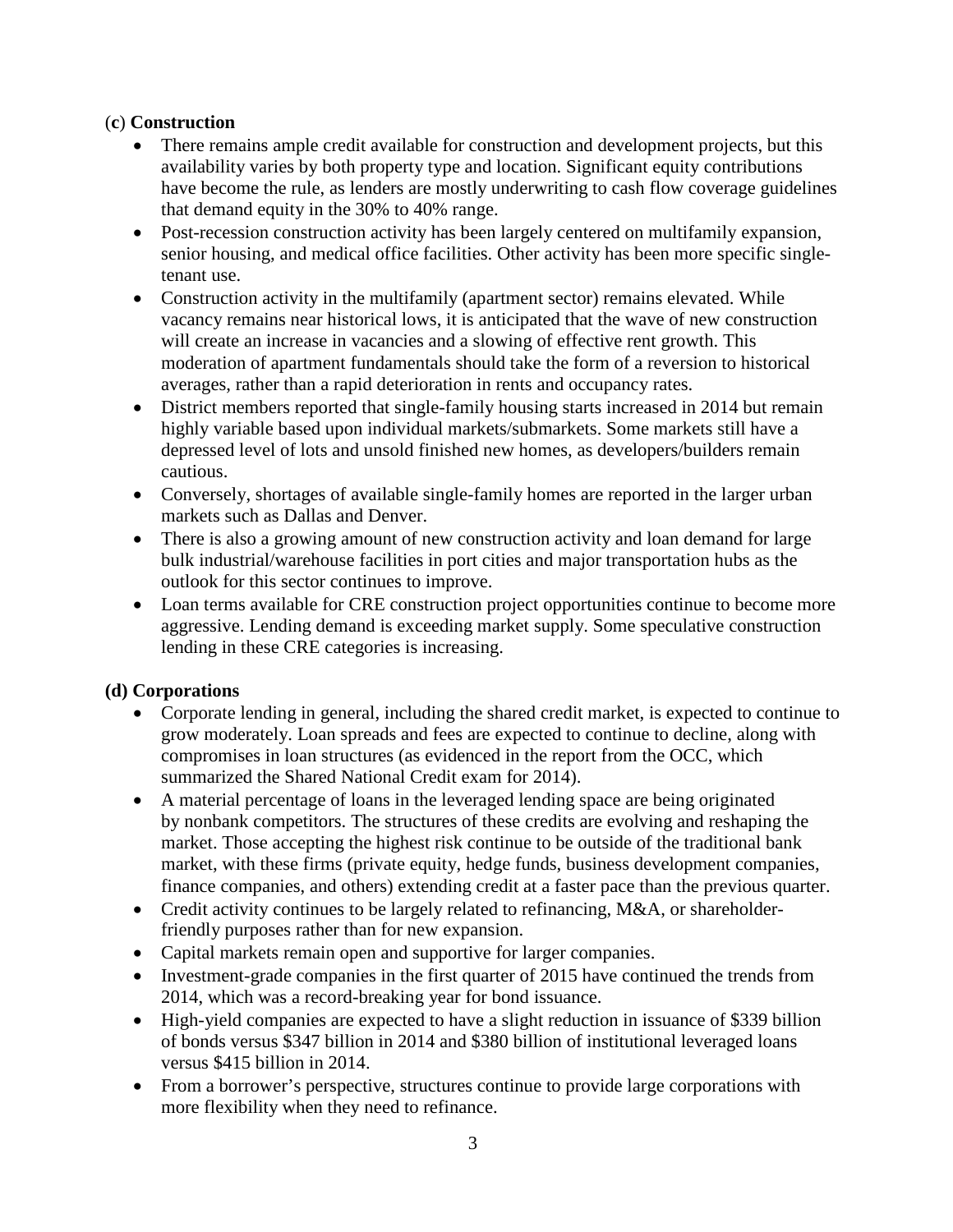- District members reported some anecdotal evidence recently that may suggest pricing is "bottoming" and covenant-lite deals are becoming less common.
- Management teams for corporations with mostly domestic revenues, outside of the energy sector, are generally optimistic about 2015.

## **(e) Agriculture**

- Crop producers are showing weakness, with a second year of operating losses in a number of areas. The sharp decline in many agriculture commodity prices continues to present a material challenge.
- With crop prices generally down, more favorable margins have been created for protein producers, who use these grains as raw materials.
- Chicken producers remain extremely profitable right now; cattle and pork prices are near all-time highs.
- U.S. milk prices declined substantially in the first quarter of 2015, and although profits are expected to be lower, they will remain above breakeven.
- Recent declines in oil prices will provide a small improvement in farmer economics, as fuel is a material cost for most farmers.
- Avian flu was found initially in the Northwest in early 2015, has been spreading east and south, and has now been found in commercial turkey and chicken farms. In reaction, numerous countries placed import restrictions on U.S. poultry.
- The trend of increasing agriculture land prices appears to be at or nearing an end, with prices leveling off.
- Loan demand is steady, as many producers need to adjust their balance sheets and restructure term loans to provide more cash flow for working capital.

# **(f) Consumers**

- District members report that consumers appear to be generally more optimistic about the U.S. economy.
- U.S. bank call reports for year-end 2014 show total consumer loans outstanding of \$1.4 trillion, up 5% for the year. Growth was driven by auto lending, which was up 9%, and credit cards, which increased 4%.
- The Federal Reserve's most recent G.19 release shows total consumer credit continuing to increase through February at a seasonally adjusted slower rate of 5.6%.
- Home equity lines of credit (HELOC) are surging according to the Consumer Bankers Association. HELOC applications grew 25% in 2014. Attractive interest rates have contributed to the growth in demand. Weighted average credit scores are 777, and more than 85% of these borrowers have combined LTVs of 80% or less.
- While originations of HELOCs and HELs are increasing, the traditional second-lien position has transitioned such that 45% of these loan types are now in first-lien positions (Source: National Mortgage News).
- Dealership traffic began to pick up in March, and District members project the second quarter of 2015 to be favorable for auto lending due to pent-up demand after the harsh winter.
- Marketplace lenders, such as Lending Club, are impacting the unsecured borrower landscape by providing broad-based online borrowing offers. As marketplace peer-to-peer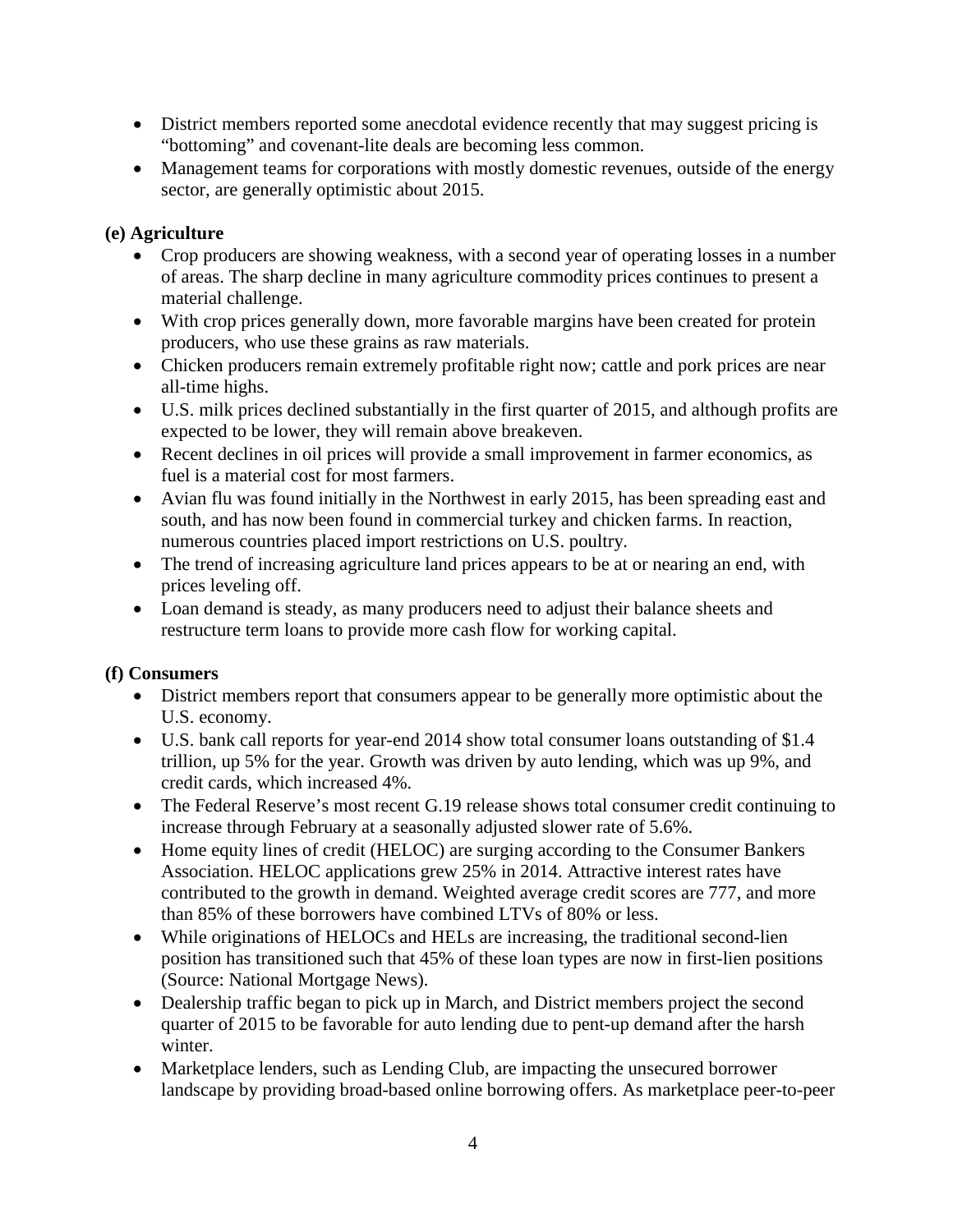lending evolves, retail banks will be required to enhance their online lending platforms to remain competitive.

- At the market's higher end, "luxury goods" asset loan structures (i.e., aircraft, yachts) have experienced loosening credit standards.
- While consumer attitudes and willingness to spend/borrow are improving, they are still not at pre-recession levels. Credit quality is very good, with consumer delinquencies consistently low.

# **(g) Homes**

- District members believe that 2015 will be a much better year for the U.S. housing market than 2014 and that the risk to projections is to the upside.
- Despite some seasonality and the harsh winter, first quarter 2015 mortgage demand exceeded expectations. If we compare the different housing-activity metrics YTD versus the same period a year ago: existing home sales – up 6.6%; new home sales – up 21%; and housing starts – up 4%. Positive momentum is building across the board.
- The Mortgage Bankers Association's latest forecast for 2015 shows purchase volume at 59% of total origination volume industry-wide. This is despite the "mini" refinance spike experienced during the first quarter, based on the reduction of longer-term interest rates.
- New buyers may be poised to enter the market: (1) Rent prices have risen materially, thereby making a home more attractive, especially given the rate environment. (2) Negative credit events such as foreclosures remain on a credit report for up to 7 years, so those individuals who lost their homes at the start of the crisis (2007) may now have the ability to borrow again.
- The Core Logic HPI forecast over the next 12 months indicates that home-price appreciation will increase nationally to 5.3%. Many mortgage lenders have continued to aggressively price jumbo (nonconforming) products at or below conforming agency (Fannie Mae, Freddie Mac) products.
- Mortgage-credit availability remains somewhat constrained, preventing a sizable amount of potential customers from accessing the housing market as owners. 2014 gave us the qualified mortgage (QM) definitions, but the foreboding specter of mortgage litigation still looms large over lenders and poses a continuing challenge, consistent with the expansionary side of a lending cycle.
- Policy efforts to facilitate an expansion of the mortgage lending opportunities, while steps in the right direction, have not had a material impact on mortgage lending thus far.

# **Special Topics**

**(a) How are domestic energy producers responding to changing conditions in the global energy marketplace and how have these changes affected businesses that are heavily dependent on energy or that produce energy-intensive products?** 

## **How are domestic energy producers responding to changing conditions in the global energy marketplace?**

• In the energy-rich  $11<sup>th</sup>$  District, oil and gas extraction firms directly employ only about 2.5% of the Texas workforce, and the energy sector's contribution to the Texas GDP is less than 15%. However, companies in the region have sharply curtailed drilling activity in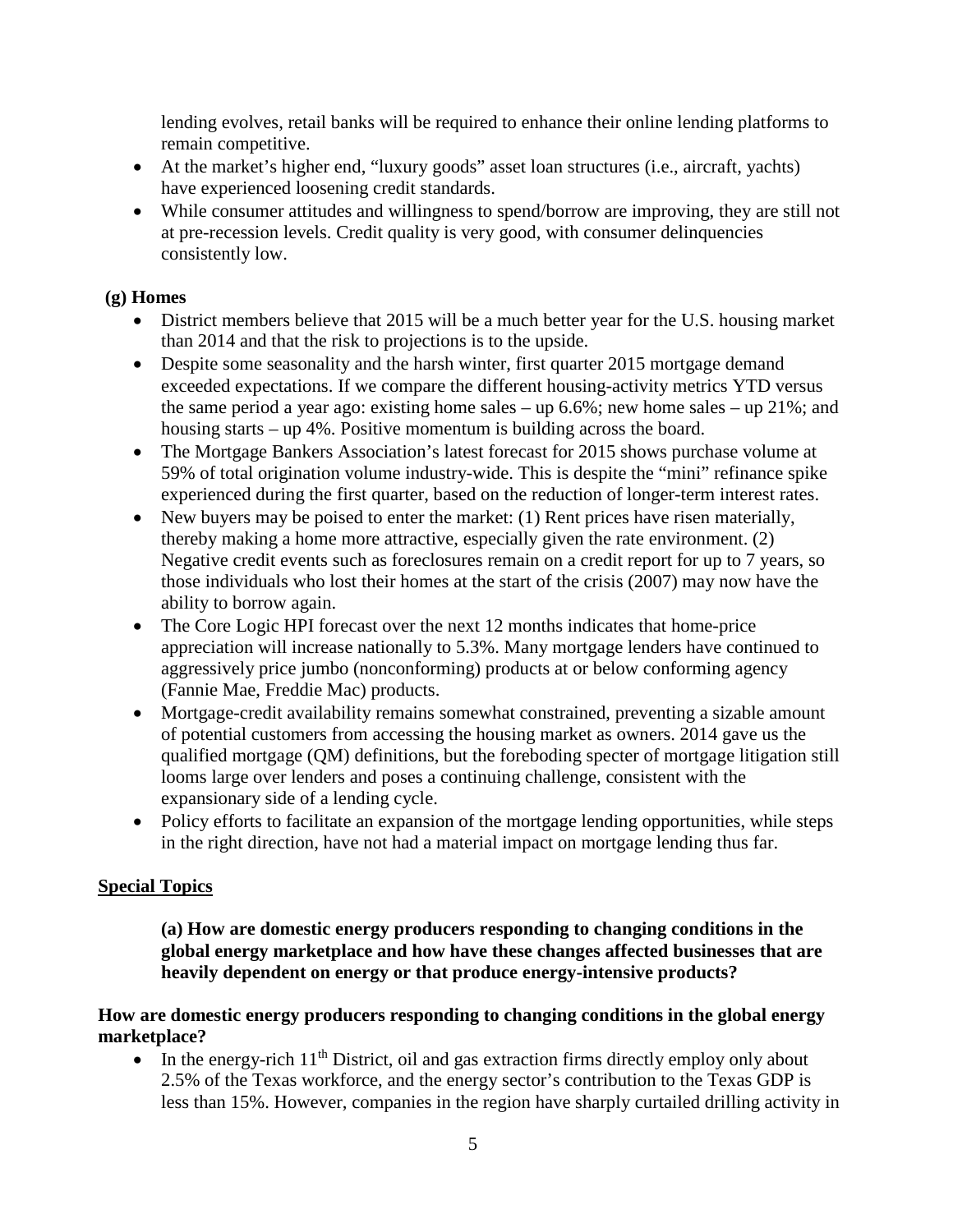response to lower oil and gas prices. The number of rigs drilling for oil and gas in Texas has fallen from over 900 to 393, a decline of over 50 percent. In absolute terms, Texas has lost the most rigs of any state. New Mexico, the southern part of which is in the  $11<sup>th</sup>$ District, has also seen a roughly 50 percent decline in the rig count. Oil and gas companies have begun reducing workers, and employment in the Texas mining sector has already fallen by more than 4,000 jobs since the start of the year.

- On a national basis, the U.S. drilling rig count is already down over 50% from a year ago, with the vast majority of the reduction taking place over the last three months. Further, domestic producers have dramatically cut drilling capital expenditure budgets for 2015, with average reductions of 40%. There can be a three- to six-month delay in the time from when capital expenditure is cut to seeing it flow through the system. Drilling in core areas will offset the decline somewhat, but actual production declines are expected in the second half of 2015.
- Companies are focusing on preservation of liquidity as borrowing bases are shrinking, leading to reduced capacity to borrow:
	- o Those with access to capital markets are issuing equity and/or long-term debt and using these proceeds to reduce outstanding bank debt and/or bolster liquidity. More activity is expected, with tremendous amounts of equity available to facilitate taking advantage of opportunities once the financial cycle hits bottom.
	- o Existing credit agreements are being amended and/or renegotiated. Many companies have requested covenant relief, generally around debt/EBITDA ratios for the next 12-18 months, and there is an abundance of ongoing merger talks and "strategic alternative" discussions.
	- o Dividends and distributions are being reduced or suspended.
	- o Equity commitments from private equity sponsors are being called.
	- o Some producers are selling noncore assets to increase liquidity.
- Some companies are currently benefiting from hedges that mitigate lower oil prices; however, as these roll off, companies will be more susceptible. Companies are also evaluating the value of hedges in the current environment to protect against further price declines.
- Domestic energy producers are capping completed shale wells without "fracking" them, allowing new wells to be brought online very quickly in the event of a price increase, thereby potentially modulating the amplitude of a price increase, as supply growth rapidly surpasses demand growth.
- Refiners generally do not believe storage-capacity constraints will curtail domestic production in the near term, as tanker storage is still available. Additionally, refiners do not appear to be reducing planned capital expenditure budgets in 2015.

### **How have these changes affected businesses that are heavily dependent on energy or that produce energy-intensive products?**

• The effects of these changes on businesses that are heavily dependent on energy or that produce energy-intensive products vary. Energy servicers/drillers should be hit the hardest, as they bear the immediate brunt of producers' capital expenditure cuts. The outlook for energy-services firms is much the same as it is for the exploration segment in that if prices stay low for a long period of time, credit issues are to be expected. The services sector is under severe financial strain as it deals with leverage incurred for growth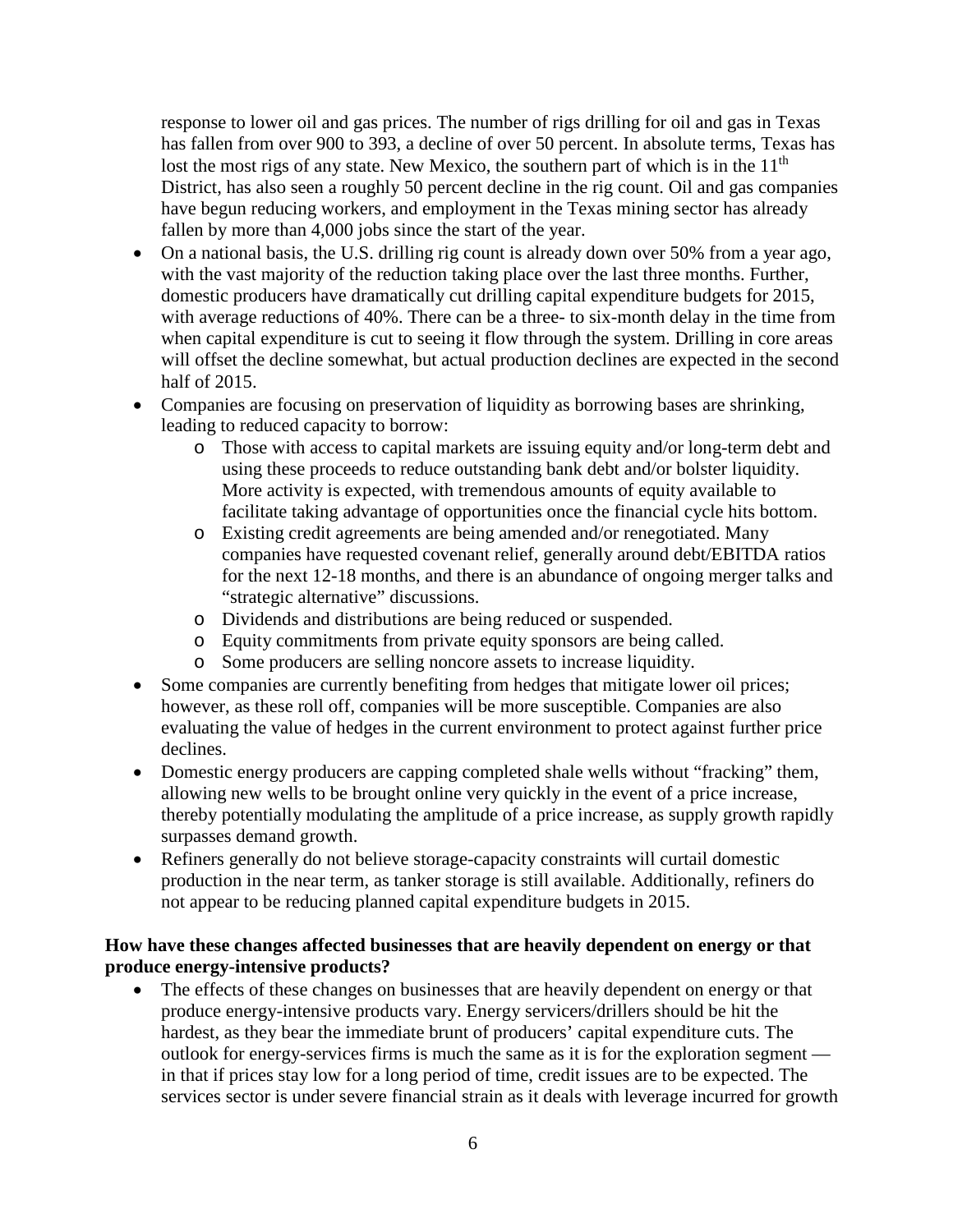capital to keep up with the hyperactive drilling activity of the last five years. EBITDA for these companies will drop substantially as exploration and production firms (E&Ps) cut costs, and many of the high-yield servicers/drillers will likely default if oil prices remain low. Layoffs have been most notable in the energy-services sector, and it is anticipated that the massive reduction in producer capital expenditure will result in significant additional job loss in the U.S.

- Other businesses that are heavily dependent on energy or produce energy-intensive products are making several changes:
	- o Workforce reductions: These workforce reductions could create manpower shortages when the industry returns to a more normal level of operation.
	- o Consolidation opportunities: A number of private equity sponsors have announced their financial backing for management teams to purchase assets at distressed prices.
	- o Transformational strategies: Surviving companies will have undertaken plans to operate at a high-level efficiency at lowest costs.
- Agricultural producers are presenting cash flow projections with significantly reduced petroleum expense, which has helped to ease the low commodity price effects.
- Major distributors of fuel oil and gasoline have seen falling prices severely impact their revenue streams as well as their costs. Discussions with most distributors would indicate the net impact has been fairly negative on their profit margins, leading to decreased appetite for investment in capital equipment or expansion.
- The industrial/commodity sectors are experiencing the downstream effects:
	- o U.S. rails seeing declines in carloads related to energy.
	- o Impact on commodity companies is mixed:
		- They are experiencing lower input costs, which reduces the cost curve on energy-dependent commodity production, such as aluminum.
		- The energy sector has been a major consumer of commodities such as steel, reducing demand.
- Inexpensive natural gas is replacing coal for the generation of electric power. Utilities often comment that the shale boom has made natural gas more attractive, not just from a peak-power perspective but for the base-load requirement, which is the minimum level of demand on an electrical supply system over 24 hours.
- Tourism will likely see an uptick due to lower gas prices, and automakers are selling more trucks/SUVs versus hybrids. Prolonged lower energy prices could influence car-buying choices and product designs.
- Certain airlines have suggested that they will continue to hedge fuel costs as they have in the past, which has been in a wide range depending on the duration of the hedge.

### **(b) How has the recent appreciation of the dollar affected business decisions and over what time horizon might a sustained increase in the value of the dollar change those decisions?**

• With regard to specific business decisions, firms do not typically make long-term business decisions solely based on exchange rate movements, as exchange rates are volatile and highly unpredictable. Bankers anecdotally report they are not seeing material changes to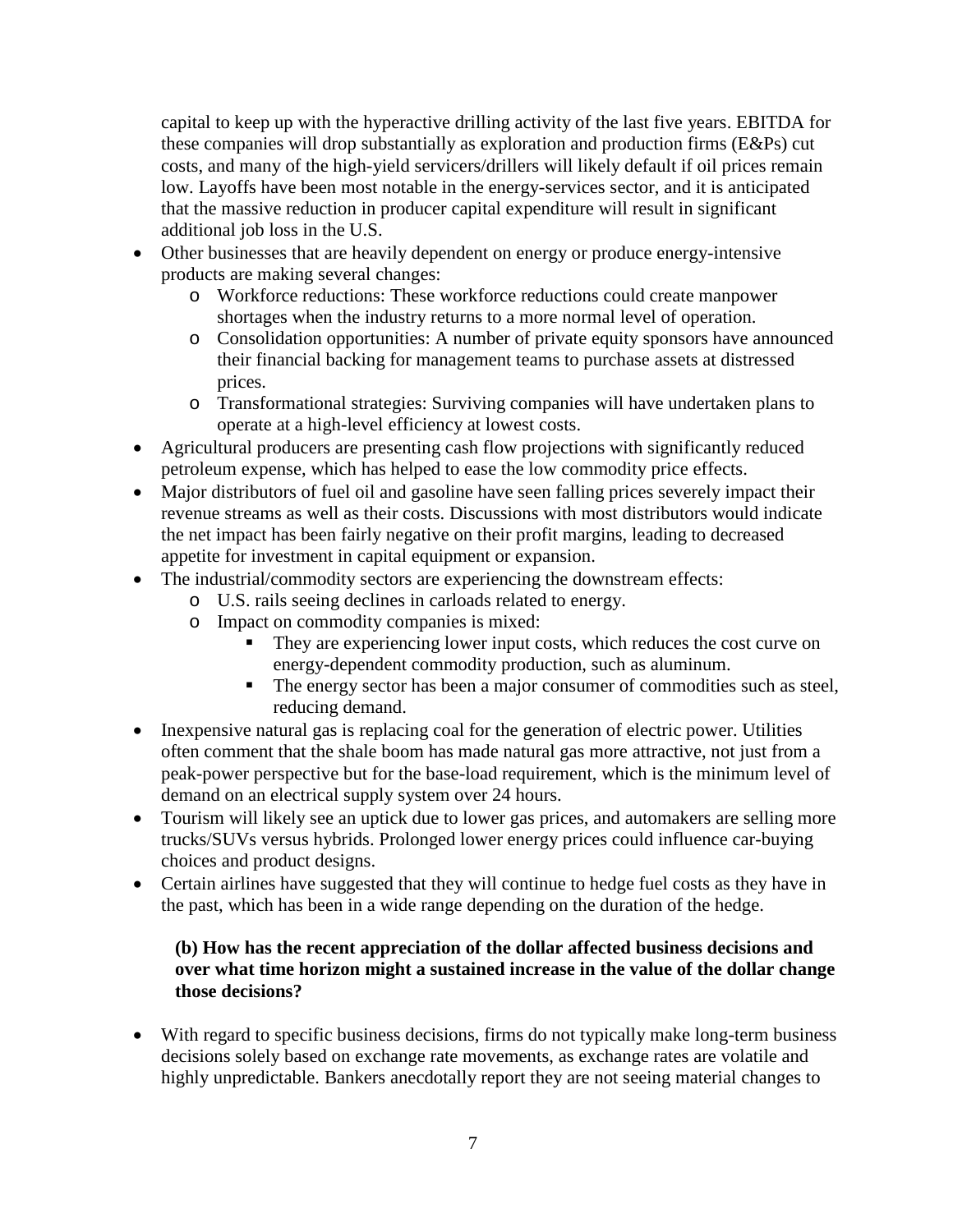client behavior at this time, but they expect changes if the dollar's strength persists for the next 12 months.

- However, in the short term, the dollar appreciation is having an impact on corporate revenues and, in many cases, earnings as well, and it may be one of the key reasons that earnings growth expectations are lower today. Some companies highlighted currency impacts in their fourth quarter 2014 earnings releases, and many others (nearly 20% of the S&P 500) have warnings on earnings for the first quarter of 2015. Currency hedging strategies have become more of a discussion topic compared to last year, especially for companies that have not historically hedged. This has translated into additional hedging activity during the end of 2014 and the beginning of 2015. Other than adjustments in currency hedging, significant corporate action based on short-term moves in the dollar is not expected.
- On a long-term basis, there are no hedges that can make up for the changing economics of global labor and manufacturing costs. As such, if dollar strength moves from being transient to being more permanent, it can have a significant impact on corporate behavior. Corporations will need to adjust their business models to move costs closer to regions where revenues are generated, perhaps reversing a cross-border trend that has been moving in the opposite direction for years. The process of moving labor and manufacturing abroad can have long-term implications for U.S. growth and might also trigger a political response. In the long run, it might be expected that a sustained increase in the exchange rate of the dollar would force productivity increases among domestic producers, as well as other cost-saving practices, such as outsourcing and offshoring. Further increases would likely accelerate the trends toward defensive strategies. Major volatility in the dollar is a larger concern, as it would create a much higher level of uncertainty for U.S.-based international firms.
- Companies with significant imports are seeing an immediate benefit to their input costs. Some of these companies are choosing to enter longer-term currency hedges, some stretching into 2016. Exporters have taken a more cautionary and costly approach. Many have decided to wait it out and remain unhedged, waiting on a more significant rebound in foreign currencies.
- Beige Book respondents also indicated that some of the weakening in the international demand for personal computing devices was associated with the strengthening of the dollar.
- The most at-risk sectors are consumer staples, machinery, chemicals, and some parts of the technology and healthcare industries.

### **Item 2: Corporate Culture in Banking:**

### **How can regulatory agencies best monitor and address weaknesses in the corporate culture at a large banking organization?**

Regulators and the banking industry have worked extensively to restore financial stability through a series of mechanisms and rules that establish appropriate levels of capital, liquidity, and leverage. The Council believes that these actions have been overwhelmingly successful in improving the safety, soundness, and resiliency of firms and in improving structural integrity. As often as not, however, the challenges faced in recent years have been behavioral and cultural;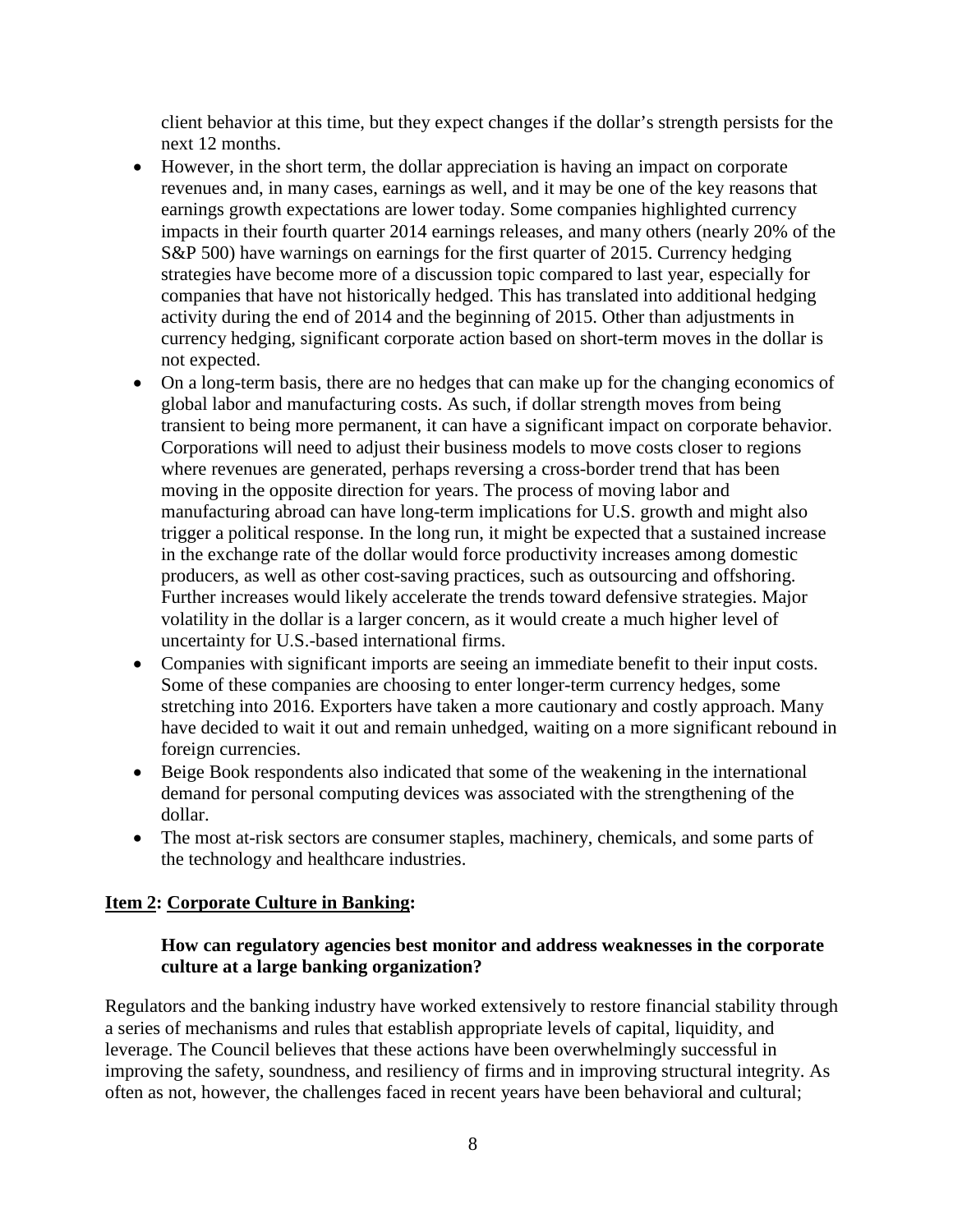post-crisis episodes such as LIBOR and foreign exchange manipulation provide hard evidence that there remains work to be done.

Regulatory agencies can play an important role in monitoring and addressing weaknesses in corporate culture by providing clear expectations and guidance to banks. The active and transparent dialogue established through regulatory assessment processes should include culture as a key component; for example, meeting periodically with regulators to specifically address firm culture would provide an opportunity for banks to explain how culture supports the overall business strategy and to demonstrate that cultural and financial strength receive equal focus. Moreover, candid communication between regulators and senior leadership can highlight areas of concern before they become franchise, reputational, or operational risks to a firm and can ensure that banks are equipped to identify and remediate problems as early as possible.

Notwithstanding the above, it is important to state that day-to-day responsibility lies in the hands of management and that there are best practices that can be instituted to influence employee behavior and strengthen culture. Soft measures include clear articulation of a bank's values by its board of directors and senior management and reinforcement of those values at all levels of the firm. Tone from the top is a necessary but insufficient element in establishing strong culture and governance. Culture must be embedded in corporate strategy, integrated into business practices, and centered on doing the right thing for clients, colleagues, and communities. This may include:

- Establishing a risk-management-level function devoted to culture that aligns ethical expectations and incentives, measures and monitors progress, and holds senior and middle management accountable for building and maintaining the appropriate culture within their teams;
- Implementing processes that emphasize ethical decisionmaking through regular training and having well-resourced control functions; and
- Expressing cultural values through firms' (i) annual shareholder letter; (ii) recruitment, hiring, and promotion practices; and (iii) engagement with the communities in which they operate through giving back.

Stronger measures to address misconduct are essential tools in maintaining a sound business culture as well. To that end, banks have a number of mechanisms at their disposal:

- Addressing with conviction the "broken window" issues (i.e., pattern of minor offenses) that often precede more significant cultural breaches;
- Evaluating an employee's commitment to culture in performance reviews, rewarding that commitment through compensation, and attaching severe personal consequences to bad behavior through clawback or termination, both of which are real and tangible deterrents; and
- Reinforcing these tools with a safe environment and means for employees to report misconduct (e.g., nonretaliation procedures and anonymous reporting hotlines) and with ongoing anonymous assessment of employee perspectives on culture, for example, through surveys.

The existing power that regulators have to take action to address bad behavior also serves as a strong incentive for management to ensure corporate culture is a top priority. Furthermore, if misconduct does occur, regulators can assess how a firm responds to the incident and the steps taken to prevent recurrence, intervening where necessary. Both perspective and proportionality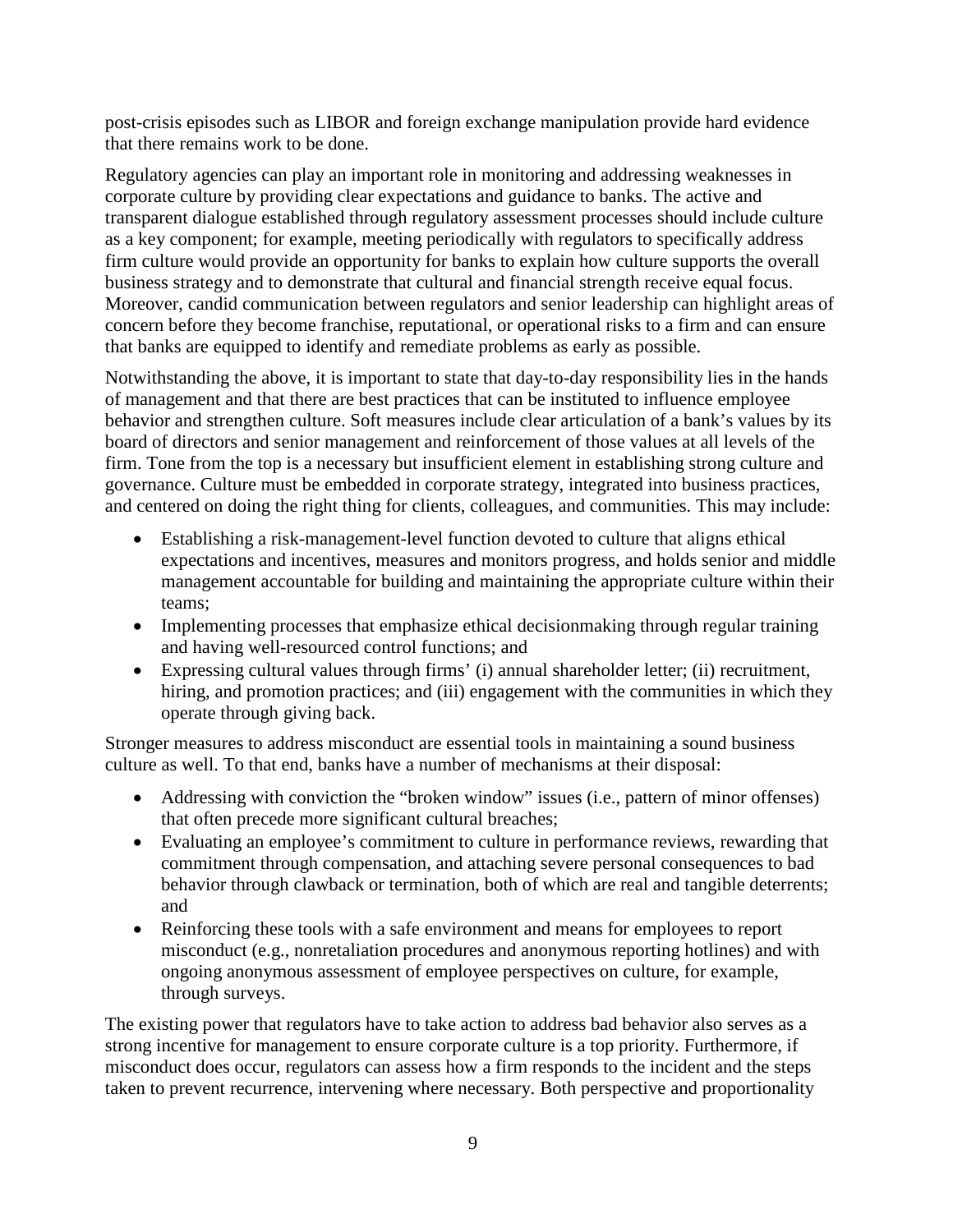are vital in enabling the industry and its regulators to distinguish individual bad actors from pervasive systemic problems.

At the industry level, one significant and immediate step would be a coordinated effort to establish a comprehensive employee database across banks that could prevent bad actors from moving from one firm to another and allow for consistent regulatory supervision. For example, the Financial Industry Regulatory Authority's (FINRA) Central Registration Depository contains information about all licensed employees of registered broker-dealers, including employment history, involuntary terminations, as well as customer complaints and disciplinary actions. A regulator-sanctioned or -sponsored mechanism like FINRA's, with consistent and transparent standards covering various industry sectors, could assist both regulators and the industry in monitoring and preempting recidivist behavior.

## **Item 3: Regulations Tailored to Different-Size Institutions**

## **In the Council's view, which regulations should be tailored first and how? In addition to size, what other factors should be considered when tailoring regulations?**

The Council is encouraged by recent proposals that would differentiate regulations based on the size and complexity of institutions and by the reduction of some unnecessarily burdensome tests. Tiered regulation has become a reality, particularly since the financial crisis. However, significant focus has been put on an institution's asset size, without much consideration of the institution's business model or risk. Council members believe that regulations could be more effective at achieving banking soundness, financial stability, and economic growth if they were effectively tailored to a bank's size, complexity, business model, diversity of business lines, sources of capital and funding, relationships with other institutions, ownership structure, and organizational structure, to name a few. The following are suggested regulatory changes, with those highest on the list having the greatest priority.

## • **CCAR/DFAST/Stress Testing**

Adopt a risk-based focus where requirements (e.g., the frequency and number of stress scenarios and included portfolios) vary based on risk. Consideration should be given to revising threshold tiers based on size and complexity/systemic linkages. Various midsize banks are somewhat concerned that the current discussions to remove the \$50 billion threshold for CCAR could open banks below this threshold to become subject to additional tests/regulations, which would have no practical application given the bank's business model and risk.

The DFAST tests, while providing some insights for management, are extremely costly to run, are costly to monitor, and produce relatively limited value for the bank or the regulator. Raising the limit to \$50 billion would be appropriate; however, primary regulators could request an exception for an individual bank in that \$10-\$50 billion range, based upon certain predetermined criteria regarding the complexity of the business model being followed by that bank. The regulators have the authority to set the DFAST requirements at a much simpler, less costly' and complex level, without legislative action.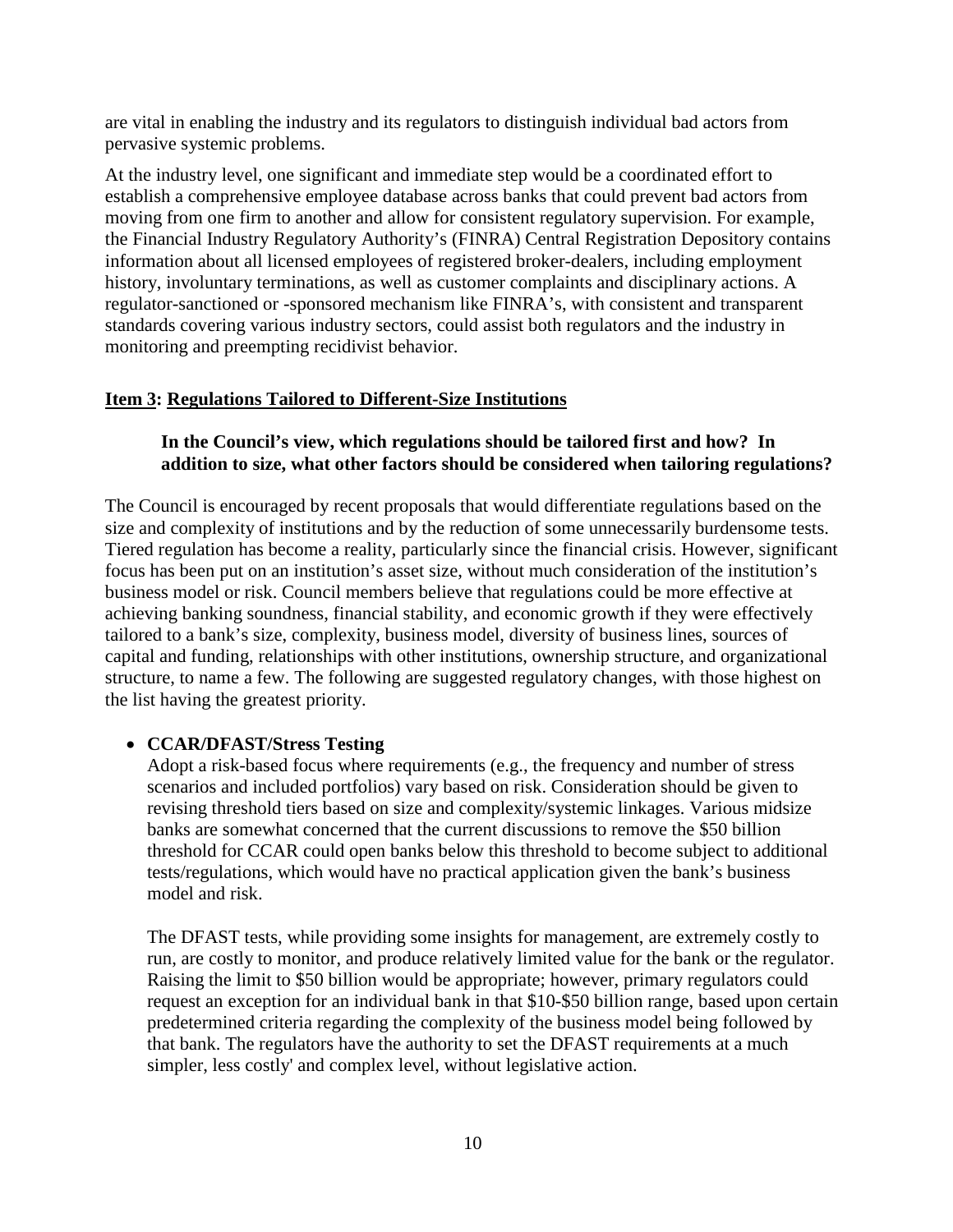### • **Resolution Planning**

Regulators should focus on making sure that functions necessary for the smooth operation of the financial system are able to continue, or be easily substituted, upon a bank's failure. Banks that do not have any "critical business operations" should not be required to construct a living will. In this way, resolution planning would be more appropriately directed at SIFIs. Streamlining of resolution planning to focus on those larger entities, both bank and nonbank, that demonstrate a systemic risk profile would be a more efficient use of bank and agency resources.

Consideration should also be given to requiring resolution-plan updates or having banks file a "lite" version (summarizing changes in the RP rather than recreating it) only when there are material changes at the bank, as opposed to recurring annual updates. Likewise, differentiated formal requirements could be based on a bank's wave (i.e., first wave) and filing status (tailored plan or not) and making the requirement to produce an updated plan (both 165 and IDI plans) less frequent for Wave 3 Tailored Plan filers, given their simple and stable legal structures. The regulations could provide materiality thresholds for key areas of the plan content. Having one plan satisfy both the Federal Reserve and FDIC should also be considered.

### • **Liquidity Coverage Ratio (LCR)**

There has already been recognition that LCR rules should be tailored for smaller, domestically oriented institutions. However, even these LCR constraints will force smaller, noncomplex banks to change, or at least reassess, their current business model, as bank balance sheets will now be limited by the ability to attract funding and not the ability to find assets.

### • **Consumer Financial Protection Bureau (CFPB)**

Revisit the requirement that banks over \$10 billion be subject to the direct examination and supervision of the CFPB and consider changing the threshold to \$50 billion. The CFPB sets the consumer compliance regulations that are applied to every bank. This agency is examining on a focused, subject-matter basis. It can continue to examine banks in the \$10 to \$50 billion range for specific matters in which individual banks are very concentrated or represent a potentially large risk, but the vast majority of issues could be covered by the current prudential regulatory compliance examiners.

### • **Derivative Regulations**

With interest rate risk management a well-developed discipline, and interest rate swaps a very safe product that introduces little counterparty risk into the system, the appropriateness of applying the burden of regulatory cost to this segment of the derivatives market should be reevaluated. At the same time, credit default swaps, the product that caused many of the challenges in the financial crisis, need to be subject to enhanced regulation and capital requirements.

### • **Board Governance**

Concern exists that directors increasingly are expected to assume responsibilities that management historically has handled. It would be more productive and more consistent with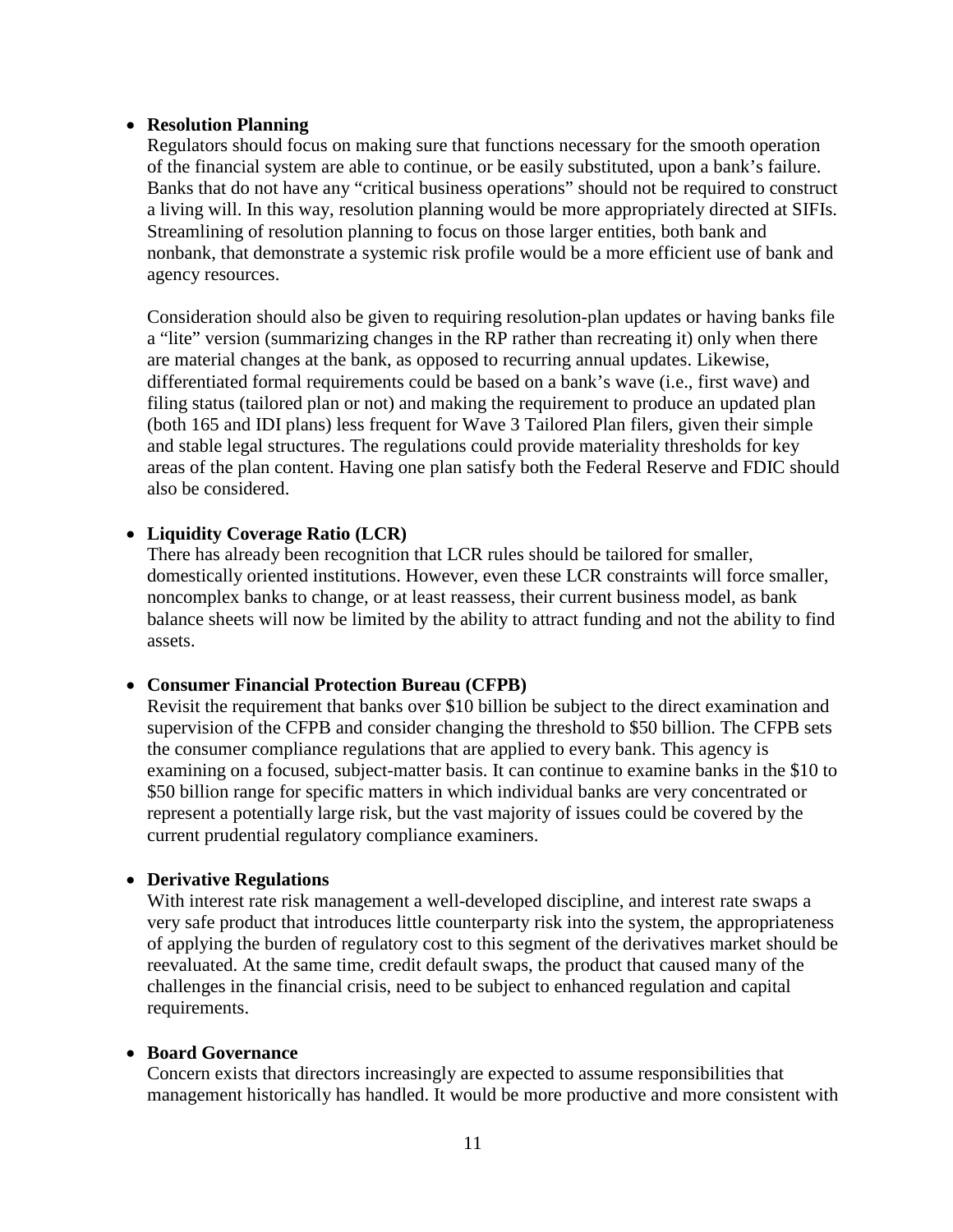their oversight role for directors to allocate their time to matters of strategy and to the most significant risks to the organization. Enhanced guidance from the Federal Reserve would be helpful in defining the role of directors and ensuring effective corporate governance.

### • **Regulatory Reporting Requirements**

A review of all reporting requirements to determine if some of the regulatory burden could be reduced for those financial institutions that perform traditional banking activities is needed.

## • **Frequency of Regulatory Examinations**

For well-managed institutions with less complex business models, the exam cycle should be lengthened from the currently required 12-month to a 24-month exam cycle.

Smart regulation balances banking soundness, financial stability, and economic growth. However, the focus on asset size, with hard \$10 billion and \$50 billion thresholds, weighs down lenders and leads to unintended consequences, impairing the ability of banks to serve their communities. In addition to tailoring regulations, tailoring supervision should also be considered. Supervisors could eliminate some of the more detailed reviews and concentrate on a fewer number of activities that are correlated with negative outcomes, including rapid loan growth, high lending concentrations, specific high-risk types of lending, and wholesale funding strategies. Given the coming wave of over \$10 billion entrants, how will this further impact regulatory resources and uniformity? Across all the above-mentioned regulations, what is the regulatory benefit through these exercises of inclusion of the lower-rung tiers versus the burden of cost both at the institutional and regulatory level?

Council members recognize that regulators attempt to tailor their expectations for size and complexity. Nevertheless, because this tailoring may not be transparent as to expectations, it is necessary for banks to make every effort to meet the guidance as written, in what has evolved in an increasingly resource-intensive direction. The burden is especially cumbersome on small banks, which despite their traditional business models, have seen a significant increase in regulatory scrutiny since the financial crisis. Small banks have also experienced substantial increases in compliance costs in the wake of new regulations. Most have hired additional compliance personnel and have allocated scarce resources to outside compliance advice to meet compliance expectations. Many banks are reevaluating product offerings and exiting business lines, such as residential mortgages, and are considering selling or merging with a larger bank. Overall, the new regulatory environment has created significant obstacles to small banks' profitability and their ability to remain independent and continue to serve their communities.

## **Item 4: Asset Management Industry**

## **What are the systemic risks posed by asset management and how should these risks be addressed by the financial supervisory agencies?**

The asset management industry is large, with total global assets under management (AUM) reaching a record \$68.7 trillion in 2013. This has grown substantially from 2007, the year before the financial crisis began, when global AUM stood at roughly \$54.7 trillion. The sheer size and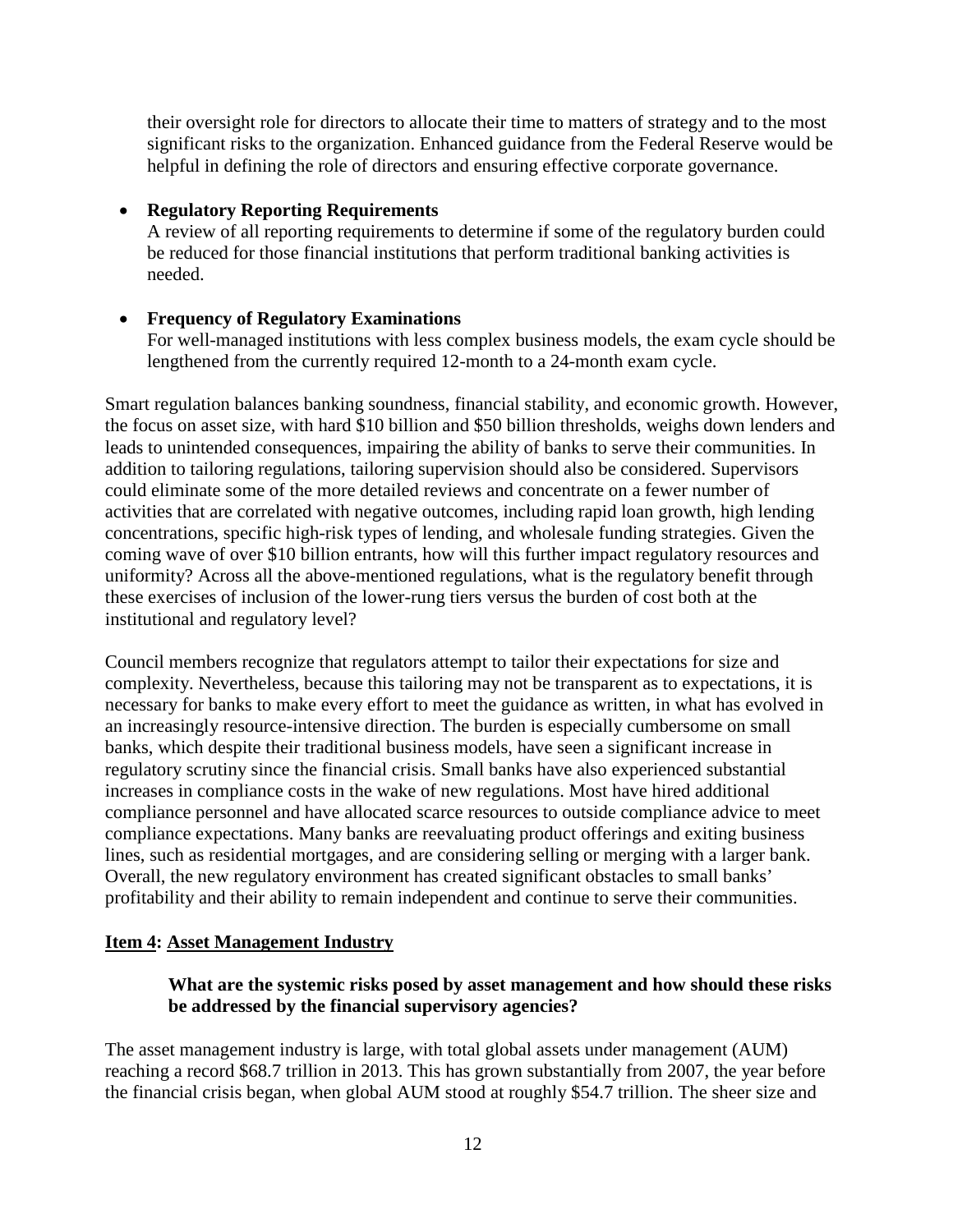growth of the asset management industry has caused market participants and regulators to question whether the asset management industry or individual companies pose systemic risk.

In May 2014, the Financial Stability Oversight Counsel (FSOC) concluded that, with respect to asset managers, a focus on risk products rather than actual firms was a more practical approach given the nature and diversity of the industry. Asset managers are not highly leveraged, nor do they have access to taxpayer-provided central bank funding in times of distress. Many are already highly regulated by the SEC, and products geared toward retail investors (mutual funds) already have regulatory limits relating to leverage and liquidity, among other items. Further, the SEC is considering liquidity and risk/stress testing of certain regulated products. In addition, from a legal standpoint, there are some risk-mitigating factors to consider in relation to the asset management industry. Typically, asset managers invest money on behalf of their clients. There is a legal separation between a firm's assets and the assets of its customers. Asset managers serve as fiduciaries with a legal and fiduciary obligation to invest assets according to guidelines set by clients. Furthermore, there is already a regulatory framework in place to oversee asset managers.

Most academic and market research has concluded that the asset management industry and the individual companies do NOT pose a systemic risk. The Council agrees. However, the Council believes that the financial supervisory agencies should focus on risk products and specifically monitor the following when assessing potential risks:

## **Redemption Risk**

The growing imbalance between the size and growth of certain asset classes and the marketprovided liquidity of these asset classes, a direct result of new regulation aimed at the banking industry, has increased the likelihood of volatile price movements in these asset classes. The growth of mutual funds, ETFs, credit default swaps, and similar investment instruments, at the same time that the Volcker Rule has caused investment banks to take less risk and function less as a traditional counterparty in the market, may have contributed to large dislocations in what have historically been considered orderly markets. The chart below illustrates this point:



In addition to the growing gap between mutual fund asset and dealer inventories, there exists a significant concentration of fixed-income assets of a few large firms (e.g., Blackrock, PIMCO). With respect to redemption/liquidity risk, regulators should consider the following:

• Consider potential unintended consequences of the impact of new capital rules for banks, in combination with the Volcker Rule, on market liquidity.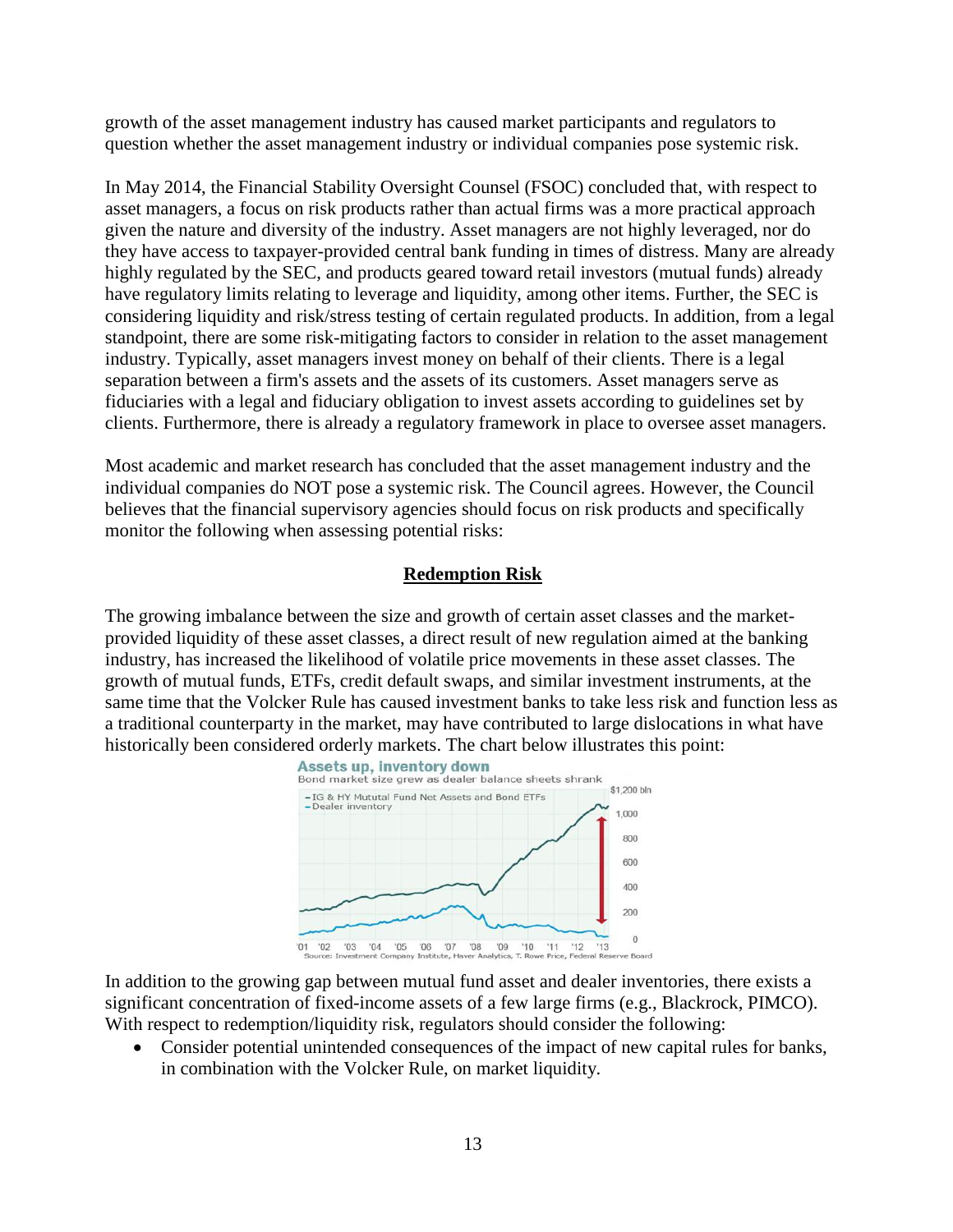- Create an industry working group to assess the asset management industry's preparedness for redemption risk.
- Consider conducting a stress test on selected fixed-income funds.
- Consider market-structure changes to encourage broader liquidity.

## **Over-the-Counter Derivatives**

Over-the-counter derivative markets are a prime source of counterparty risk. This risk exists at both traditional and alternative asset managers. Credit default swaps (CDS), in particular, have grown significantly as an instrument of choice at asset managers. They are particularly popular at large fixed-income asset managers that have difficulty gaining desired exposures in cash markets and at hedge funds that want to trade quickly in and out of both long and short credit positions. While CDS can be used to hedge risk, they also can be used to amplify total risk, as notional amounts have the potential to significantly exceed underlying cash amounts. CDS that are not centrally cleared create a bigger problem because long and short risks are not netted out, greatly amplifying the total counterparty risk and making it difficult to unwind counterparty risk. Finally, complications surrounding CDS settlement in the event of a default are an area for potential distortion in credit markets. The experience of AIG, among others, has shown that counterparty risk can become systemic as problems with one counterparty can lead to a domino effect of problems at other counterparties. Asset managers should be monitored both in terms of their contribution to this systemic risk and their potential to be the central player in a CDS risk event. The first area of focus in addressing derivative counterparty risk should be to move as much trading to centrally cleared markets as possible. Much progress has been made in this area, and this work should continue. Asset managers should also report to regulators their CDS positioning and counterparties. Total notional exposure, degree of hedged versus outright risk, and size of positioning versus underlying cash markets should all be considered in determining if a manager is creating a systemic risk.

### **Money Market Funds (MMF)**

MMF created systemic risk in 2008, resulting in a near collapse of the commercial paper market and the resulting inability of large corporations to meet short-term funding needs. The Council believes that regulators have addressed this risk with MMF reform, including floating net asset values and potential liquidity fees and gates. However, with expected implementation of MMF reform not scheduled until October 2016, regulators should continue to monitor the risk posed by MMF.

## **Item 5: CCAR**

**How do Council members assess this year's CCAR process compared with the process in previous years? What features of the process should be preserved and which should be changed? To what extent have banks started to integrate the CCAR process into their strategic plans and should banks be encouraged to do so?**

### **Review of this Year's Comprehensive Capital Assessment and Review (CCAR) Process**

• Council members and other CCAR banks agree that the CCAR process has proven to be an effective risk management tool. The ability to integrate risks of various types and report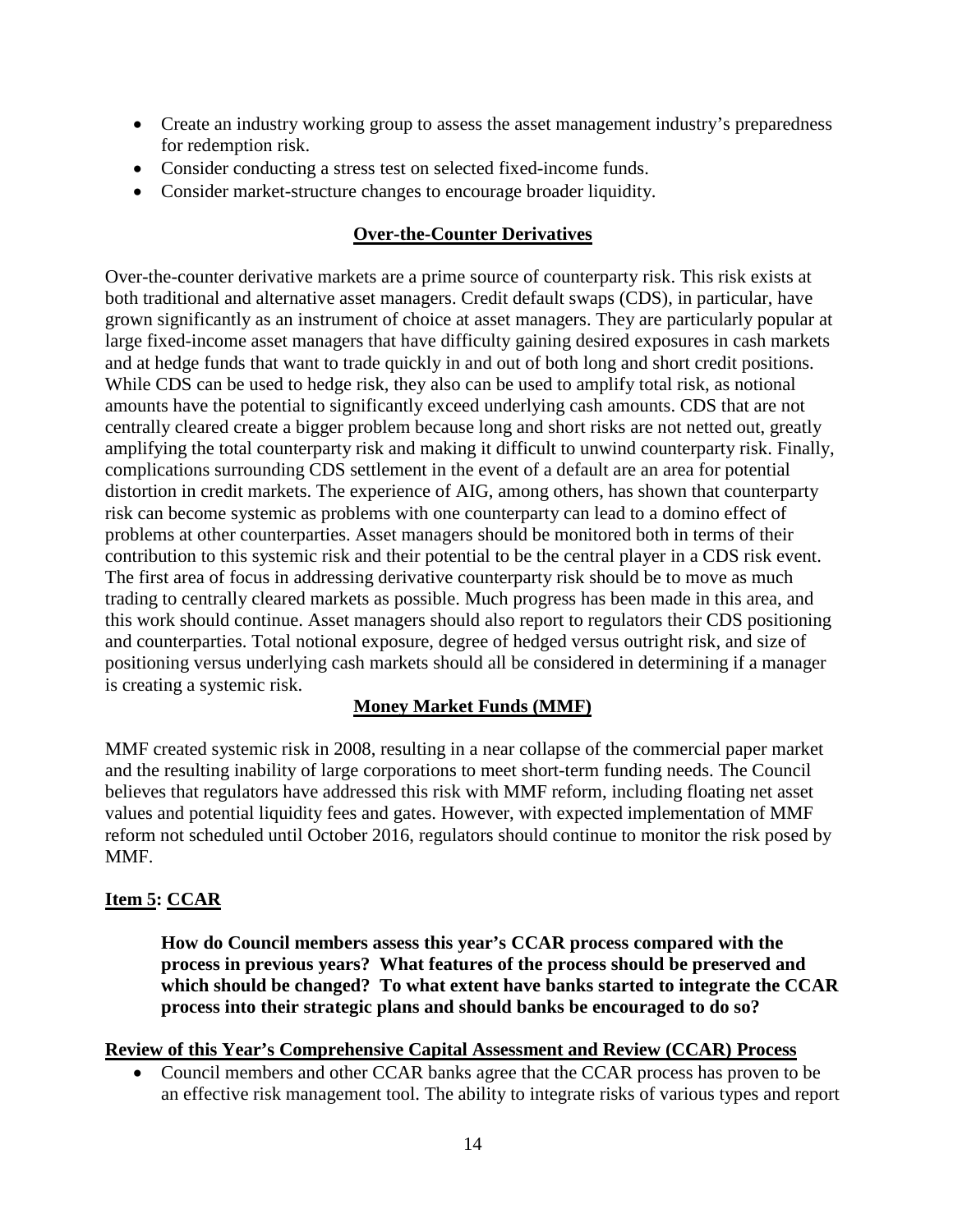them within a well-governed end-to-end framework has been helpful in determining the appropriate levels of capital needed and will be a valuable tool for the industry as future stress events are experienced.

- The process this year was smoother than in previous years, primarily as a result of more organization around the review of the CCAR submission. Most Council members noted that the increased and improved interaction between banks and their examination teams has provided them with the opportunity to clarify guidance and expectations and to communicate planned improvements to their processes.
- Council members also noted that the additional guidance on industry best practices for capital planning and stress testing and the detailed guidance on the content for the memoranda, as well as supporting materials and templates for the CCAR submission, were extremely helpful and a positive aspect of this year's process.
- The release of the supervisory scenarios early was cited as a positive change this year. Conversely, nearly all of the respondents cited the poor conversion from the Excel-based submission to the XML format. The consensus opinion was that the late communication of this submission requirement and the change in the edit check process did not provide the time needed to adequately test the new process.
- Some CCAR banks took advantage of the opportunity to respond by expressing their appreciation for the announced change in the future CCAR submission date from January to April, believing that the new submission date will align with the close of the year and their bank's strategic planning processes.

## **Features to Be Preserved**

• Respondents agreed that the process of sharing best practices should be preserved. The consensus was that the sharing of best practices allows an institution to benchmark their current performance against the best practices noted, thereby providing them with the information needed to enhance their capital planning processes.

## **Recommendations to Enhance the Process**

- While communication has improved, many respondents noted continuing communication challenges, particularly in getting answers to questions asked of their examination teams. They felt open communication with the subject-matter experts would allow for follow-up questions and dialogue.
- Some Council members noted that because each risk evaluation team (RET) has its area of expertise, many examiners expect models and governance processes to stress certain line items on the balance sheet or income statement that, when looked at from a macro viewpoint, have an immaterial impact on the bank's overall capital position. Therefore, many respondents recommended that examination teams should consider the materiality and benefit of modeling additional line items on the balance sheet and income statement.
- Smaller regional banks suggested that the templates are designed for the most complex banks with little regard for the differences of smaller regional banks or the time and resources required to comply with multiple changes to the FR Y-14 reports in a given year. The ABA also highlighted this point by stating that the continual changes to the data request, which provide little time for banks to develop new or reprogram existing systems, increase the risk of errors as well as diminish the resources available to effect the systems changes needed to respond to changing customer needs.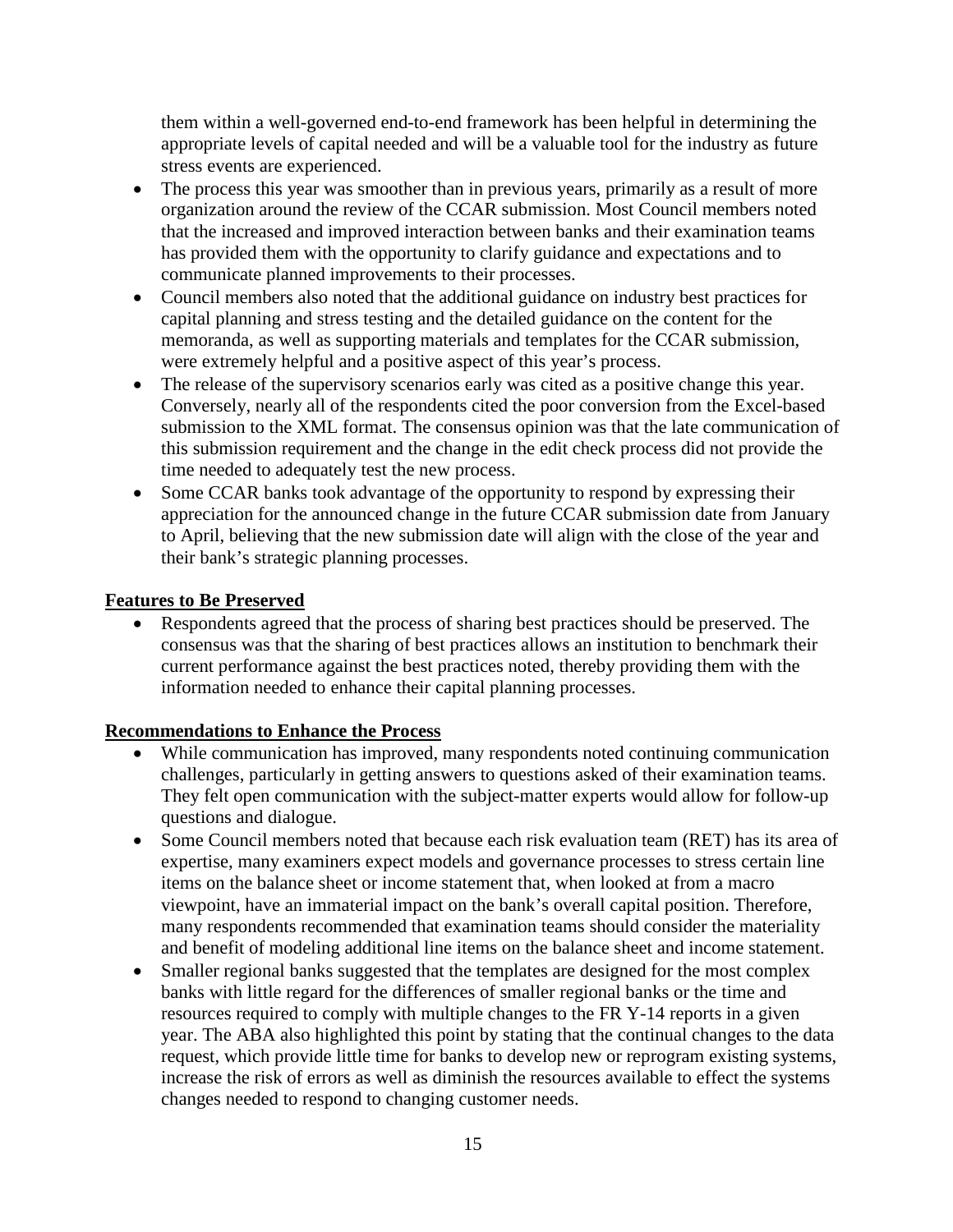- Given that banks are reporting on a Basel III phased-in basis as of 2015, some respondents suggested that the Federal Reserve should no longer require institutions to calculate the Basel I Tier 1 Common Ratio.
- Some CCAR banks recommended that there be more flexibility to allow for subsequent changes to capital actions. Furthermore, the predominant feeling among Council members and CCAR banks is that an institution that demonstrates that it has adequate capital to withstand a severely stressed scenario and the ability to continue to provide credit in a difficult environment should be allowed to determine its dividend-payout ratio.
- While some Council members noted the lack of visibility or transparency with the Federal Reserve's models, one Council member addressed the issue by recommending the Federal Reserve consider allowing an institution to determine its requested capital actions after the Federal Reserve has published its assessment of an institution's capital adequacy, as required by the Dodd Frank Act Stress Test (DFAST) requirements.

## **Integration of CCAR into Strategic Planning Processes**

- In regard to the question about to what extent have banks started to integrate the CCAR process into their strategic plans and to what extent should they be encouraged to do so, Council members and CCAR banks had varying opinions.
- Respondents acknowledged that it was a logical progression and while many stated that they already incorporate the CCAR process into their strategic planning process, others stated that it is still a work in progress. Some banks reported that they use the base scenario as the basis for their strategic plan and use the stress scenarios to inform them of where they might want to cap growth so as to reduce their risk to a certain segment in a stressed environment.
- Most of the Council members recommended that the Federal Reserve remain cautious about forcing banks to integrate supervisory stress testing processes into their strategic plans.

Beyond the current CCAR process, the Council continues to believe that there are material issues, which should be addressed in future discussions, including:

- 1. Maximum dividend-payout percentage
- 2. Total payout limits
- 3. The ability of boards to commit to suspending the "approved" capital plan well before the 9-quarter period, should the Federal Reserve determine we are all in fact in a severely adverse scenario.
- 4. The impact of separating DFAST applications from capital activity requests and, by so doing, removing the current "mulligan" rule.

### **Item 6: Payment System Improvement**

**The Federal Reserve has recently initiated a broad discussion of ways to improve the nation's payment system. What steps should be taken to address the most significant risks in the current system and what other aspects of the system are most in need of improvement? In the Council's view, how will banks compete or cooperate with technology companies and other organizations to provide payment**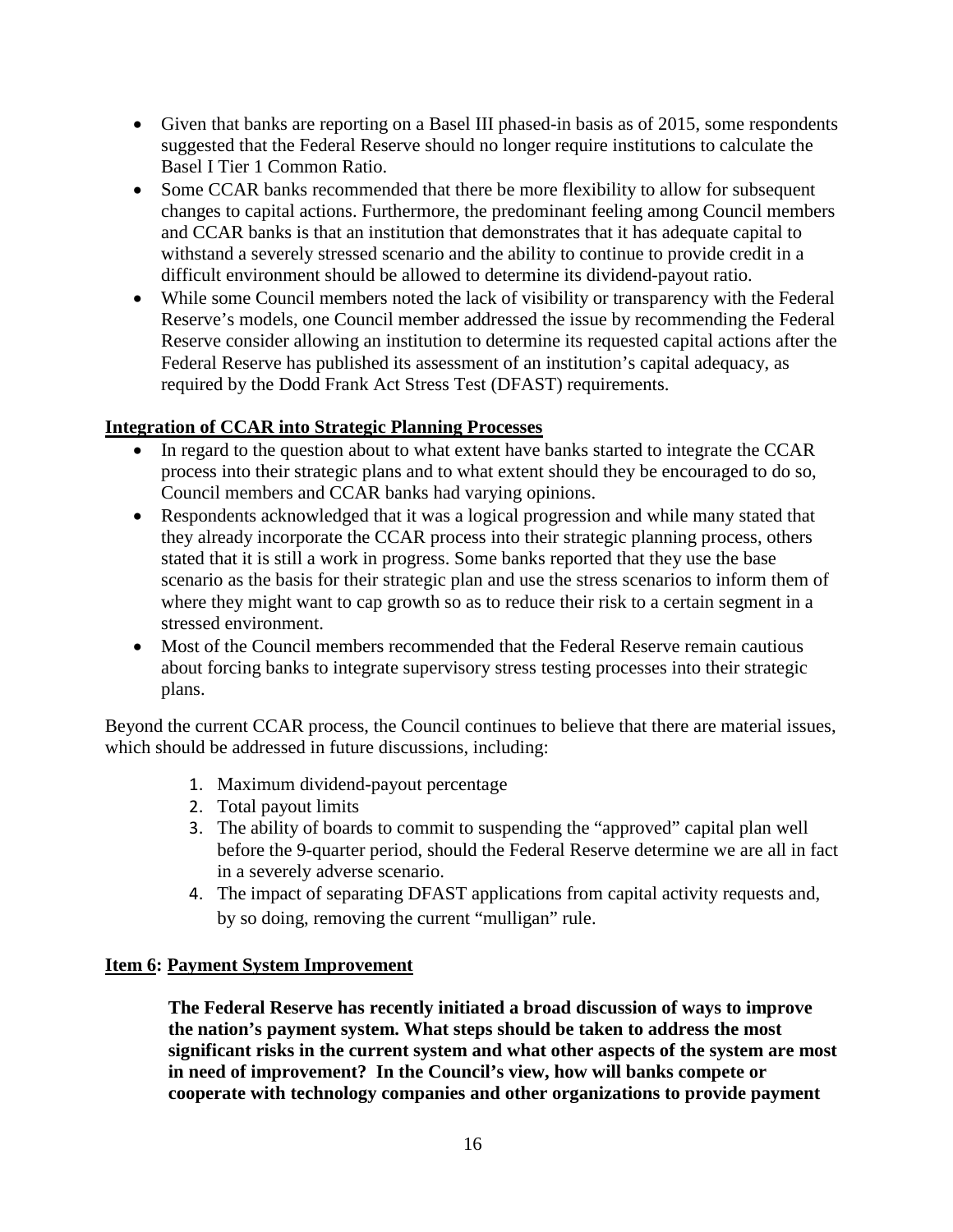### **services? Are there regulatory changes within the Federal Reserve's purview that should be considered to foster the efficiency or safety of the nation's payment system?**

#### *Overview:*

The Federal Reserve deserves credit for bringing all the stakeholders together to discuss how to protect the long-run health and stability of our payment system, while adapting to the evolving needs of our economy in an era when new technology offers many new approaches. Council members believe that to preserve the integrity of the payment system, all payment providers must adhere to the same regulatory standards. Given the speed to market of nontraditional payment providers, timely introduction of such generally accepted standards is imperative.

#### **What steps should be taken to address the most significant risks in the current system?**

Overall, the U.S. Payment System is quite robust, thanks to the public-private coordination between the Federal Reserve and entities under its regulatory purview. There are, of course, opportunities to improve and strengthen the system in support of our economy.

- **Close regulatory gaps:** Ensure that payment and deposit activities are subject to uniform standards and enforcement across banks and nonbanks. The current migration of payment transactions and deposits away from regulated channels increases safety-and-soundness risk. If a firm holding value or transferring funds fails, it will undermine confidence in all electronic deposit and payment products – putting the entire system at risk.
- **Protect consumer privacy:** As payment data become more accessible and portable, the industry needs to consider standards to ensure consumers' transactional data are not exploited without their knowledge and explicit consent. Many of the new entrants into the payments industry are eyeing the data and will process transactions just to track private details of users and tap into their purchase behavior.
- **Reduce fraud:** Fraud remains a material risk to consumer confidence and the industry's integrity. We've observed that much of the fraud is entering the system via soft endpoints. While the banks have invested heavily to secure inter- and intra-bank systems, retailers and nonbanks that process or store account data and personally identifiable information remain attractive targets. These groups should continue to make investments to secure their customers, such as adopting EMV, encrypting customer data, deploying tokens, and perhaps even leveraging bank authentication/ID services.
- **Defeat cyber-attacks:** Together we should establish protocols for cooperation to more quickly identify and defeat threats. Today's risks are inherently dynamic, and they should be met with an equally dynamic defense that is enhanced by a strong private-public partnership.
- **Boost resiliency:** The payments system must be able to sustain multiple hits and still recover in a timely basis to support the payment needs of the economy. Where single points of failure exist, they should be inventoried and addressed.
- **Reduce liquidity risk**: Address rules that may allow participants in the payment system to create liabilities that exceed their capacity for liquidity. Specifically, originating depository financial institutions that generate ACH-debits should not be permitted to generate debit requests in excess of their capital position.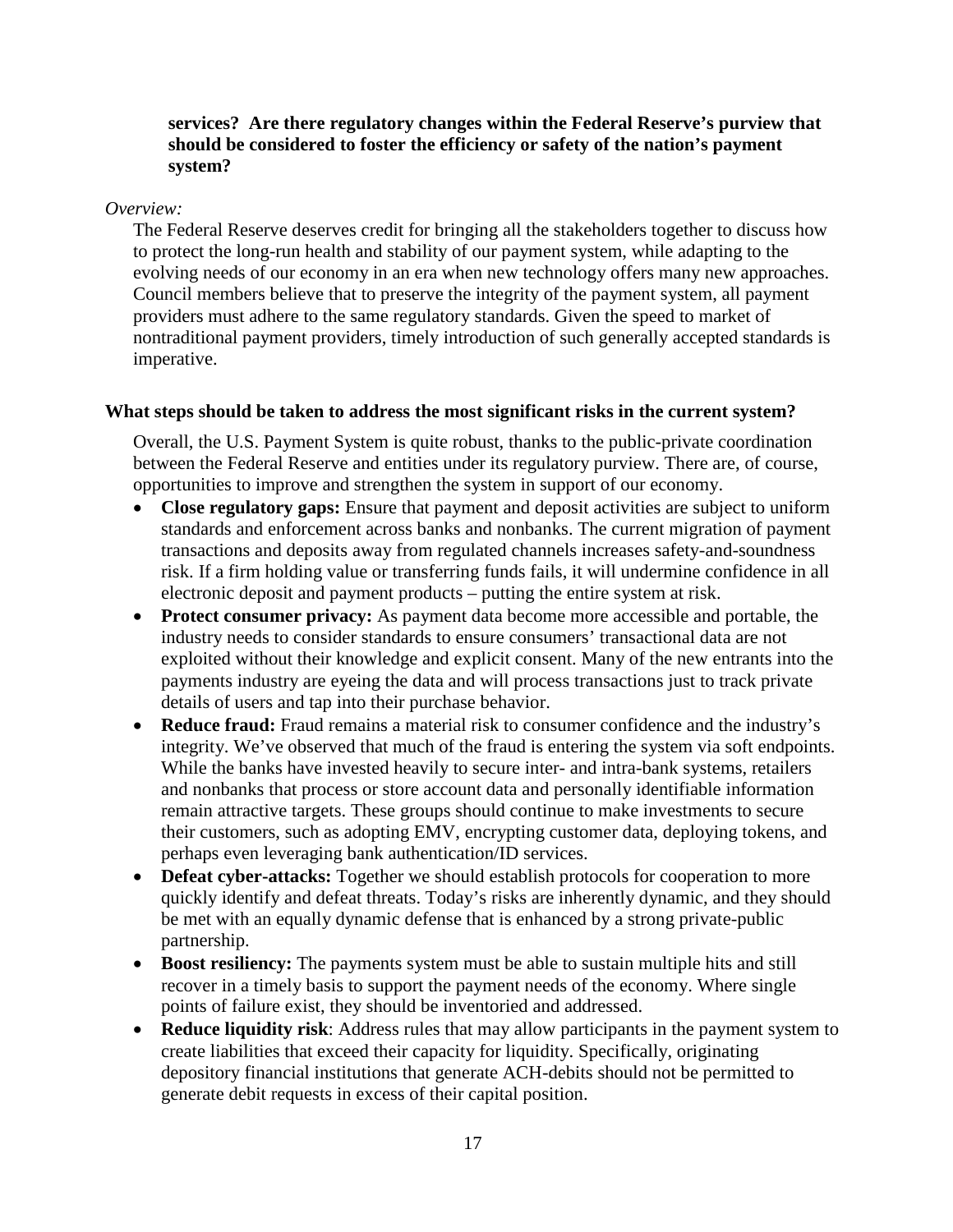### **What other aspects of the system are most in need of improvement?**

- **Speed of payments:** Developing faster payments capabilities will be important for the banking industry's digital transformation. Future payment applications and growth of digital services will require secure, continuous, and immediate communication that balances speed with risk.
- **Consumer choice:** The existing payment system is quite remarkable in that it provides customers with payment products that offer performance-based pricing that matches supply and demand within a spectrum of products that move money at varying degrees of speed and surety. In the end, providing the customer with choice is a hallmark of a healthy, free market.
- **Investment encouragement:** Recognizing that it is critical to attract consistent levels of investment in the payment infrastructure, we observe that actions to override market pricing could reduce investment from the private sector (i.e., debit card and ACH). Over time, underinvestment would weaken those systems and reduce innovation. In contrast, private card networks have made substantial investments to tokenize card data as the demands of the marketplace evolved.
- **Authentication standards:** User authentication is a critical step in the processing of payments. Since banks are in the best position to know their customers, we believe continuing to encourage consumers to initiate transactions secured by bank authentication (either in bank channels or through partnerships) will lead to a more secure environment.
- **Secure account credentials:** We can reduce account-credential exposure by obscuring it through tokenization. We are already utilizing tokenization in multiple instances, such as clearXchange for person-to-person and business-to-consumer transactions, and card tokenization for the industry-leading mobile wallets. Additional opportunities to tokenize exist.
- **Nonbank risk:** Some nonbank players avoid regulation by creating synthetic payment systems (a.k.a., payment hacks) that move money by using bits and pieces of the regulated system in unintended ways. Banks help patrol the gates, but beyond the gates, in the world of virtual currencies for example, there is little regulation safeguarding consumer deposits or the integrity of what consumers believe are payment transactions shielded by consumer protection statutes.

## **How will banks compete or cooperate with technology companies and other organizations to provide payment services?**

Banks and technology companies have long had a symbiotic partnership. Banking is a technology-intensive business and the broader ecosystem (consumers, business, regulators, technology firms, and banks) have benefited from decades of close collaboration.

- **Healthy competition:** Over the years, banks have tried to become providers of technology, and technology companies have tried to provide banking services. In the end, the success or failure of each effort has been shaped by market forces and, to some extent, the regulations designed to maintain public confidence and support the economy.
- **Invite innovation with incentives:** Private-sector participants are aggressively competing to address the opportunities that lie ahead. Over the long arc of history, market incentives have proven to attract innovators and efficiently allocate resources.
- **Regulatory certainty:** Regulation has an important role in encouraging collaboration. By establishing clear rules, promoting standards, and providing consistent enforcement,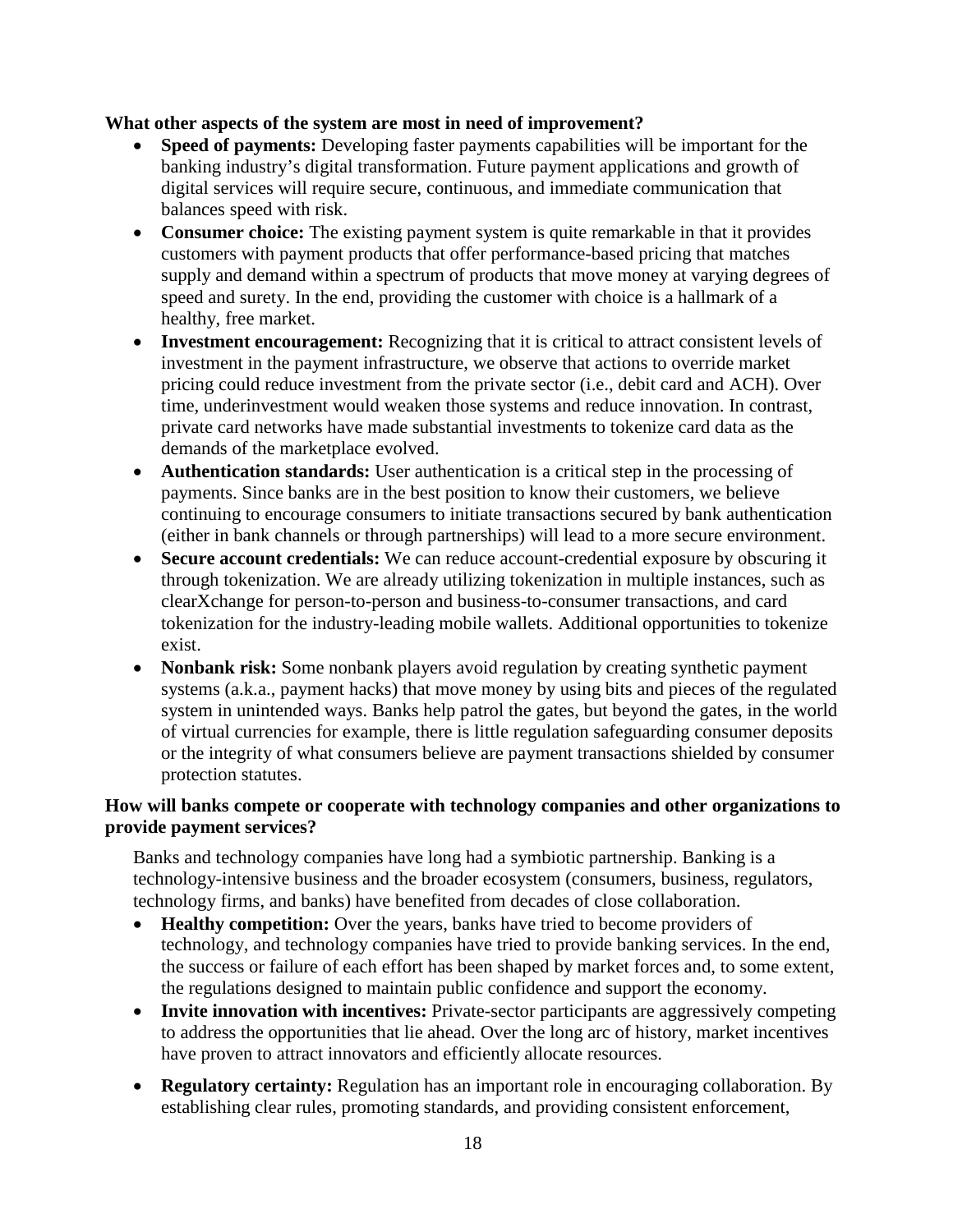regulators can help markets develop. Removing uncertainty reduces the friction and confusion that can misdirect or delay investment.

- **Partnerships with nonbanks:** Banks stand ready to support the innovators who bring new and compelling ideas to the financial marketplace. In fact, there is robust competition to partner, power, and work with these companies. Firms who skirt regulatory guidance, however, can be seen shopping for more permissive institutions.
- **Partnerships among banks:** Periodically, there are opportunities in the industry that are not being actively served by technology companies. In those instances, banks have stepped into the void with joint ventures, such as Early Warning Services and clearXchange, to reduce fraud and improve ubiquity, and to do it in a secure and compliant way.
- **Clarify role of standards:** Standards play an important role in facilitating new markets, promoting innovation, and achieving ubiquity. To this end, the Federal Reserve should continue to champion standards among the thousands of banks that make up our unique system and interface to other countries' payment systems.

## **Are there regulatory changes within the Federal Reserve's purview that should be considered to foster the efficiency or safety of the nation's payment system?**

- **Balance:** The conversation around faster payments is focused on entirely new payments infrastructure, leaving existing systems without the attention and financial support they require to continue to adapt to the evolving needs of the economy. We need to balance the conversation by also talking about making strategic improvements to legacy systems such as ACH.
- **Tempering rising regulatory costs:** The regulatory burden placed on banks and payment processors has dramatically increased operating costs since 2001. The banks, who serve as guardians of the payment system, make huge investments on an individual and collective basis to participate in the system.
- **Nonbank Regulations:** Although the Federal Reserve generally does not have broadbased authority to regulate and supervise nonbank payment providers, given the Federal Reserve's interest in improving the U.S. payment system, it should be aware of the risks nonbanks pose and evaluate appropriate approaches to manage that risk. One potential path is to improve the state regulatory frameworks applicable to money transmitters and money-services businesses, including both substantive obligations and supervisory and examination programs.
- **Fair practices:** The Federal Reserve is unique in its role as both a bank regulator and direct competitor with the firms it oversees. This inherent conflict of interest requires the Federal Reserve to vigilantly apply the private sector adjustment to avoid crowding out investment.
- **National settlement:** As new payment systems are developed, the Federal Reserve has the opportunity to support them. Accordingly, our request is that the Federal Reserve work diligently to make the National Settlement System (NSS) available to support the banks as we innovate. Specifically, we'd like the NSS to accommodate more frequent settlement windows, extend its operating hours, and make an explicit commitment to support innovation.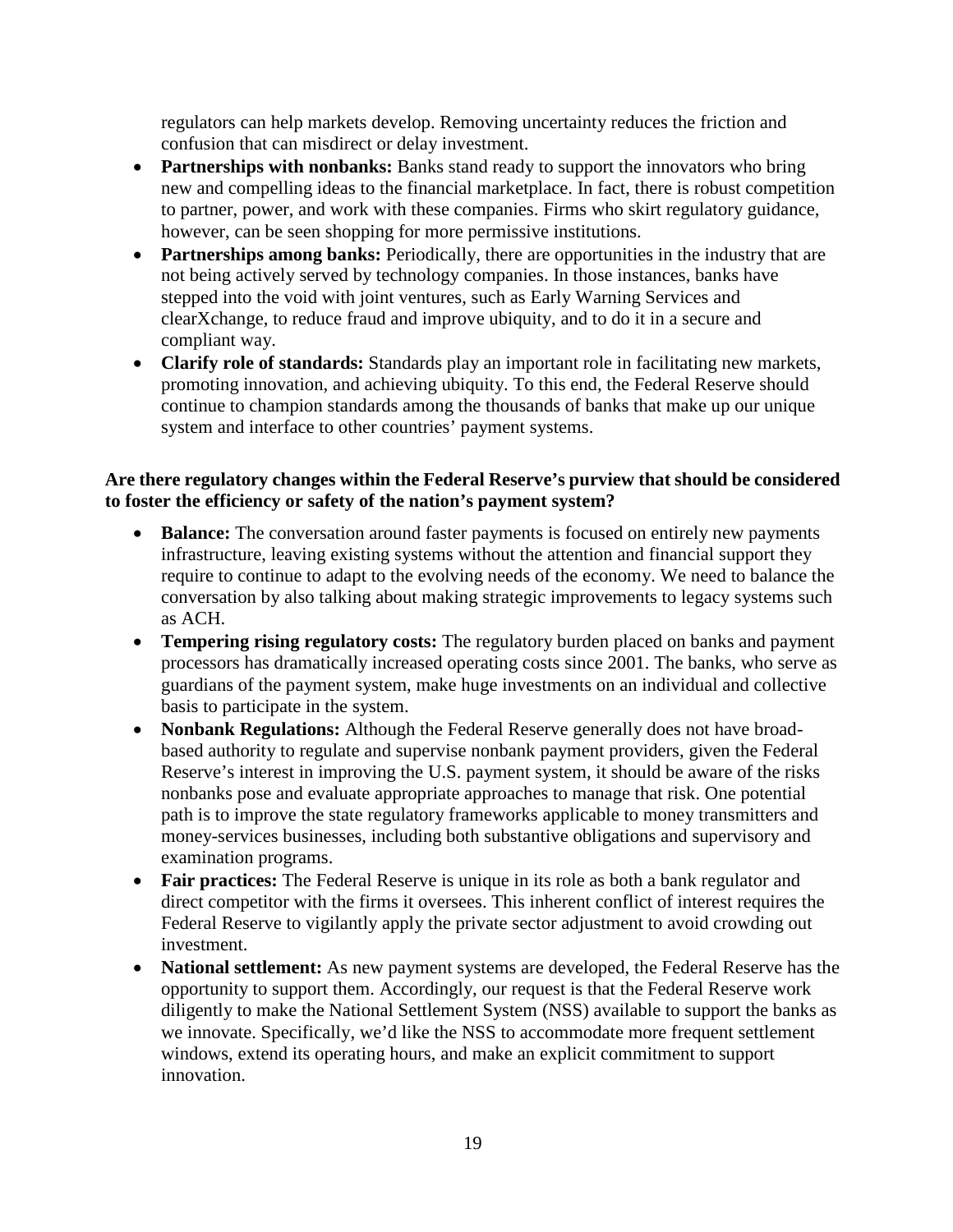In the end, private markets have a history of extraordinary innovation over the long arc of history. Private markets also have a long history of underinvesting in resiliency and safety where there is a public policy implication. Accordingly, the Federal Reserve should focus on the minimum amount of regulation necessary to ensure the safe and efficient operation of the payment system.

# **Item 7: Monetary Policy:**

### **How would the Council assess the current stance of monetary policy?**

- The Council sees the current stance of monetary policy in the U.S. as appropriate based on underlying conditions and as highly accommodative. Recent economic data suggest that economic and financial conditions have shown less improvement over the past quarter than originally forecast by most observers, leading to expectations that any increase in rates by the Federal Reserve will be somewhat delayed from the market forecasts at the beginning of the year.
- The FOMC has stated that any rate increase would be dependent upon data that showed both further improvement in the labor market and evidence that inflation was moving back towards the 2% target over the medium term. The Council recognizes that neither of these two criteria was met during the first quarter.
- New job creation was only 126,000 in March, below projections, and the unemployment rate remained static at 5.5%. Neither evidenced a labor market improvement, although severe weather and a decline in oil and energy industry jobs may have had some impact and masked underlying progress.
- Core PCE inflation was only1.35% in March, with no strong indication that it will return to the 2% level. Wages are growing at around 2%, but this is far below the 3% to 4% wage growth seen before the recession.
- In March, the central tendency of the FOMC participants' projections for the unemployment rate over the longer term fell to 5.0% from 5.2%. This represents a substantially lower and tighter projection than in 2012 when the central tendency stood at 5.2% to 6.0%. The Council concurs that continued significant improvement in labor market conditions is consistent with the Federal Reserve's pursuit of its dual mandate of fostering maximum employment and stable prices.
- The FOMC members' judgments about the appropriate path of the federal funds rate target have also shifted down. In March, the median projection for the federal funds rate target range at the end of 2015 stood at 50 to 75 basis points, well below the median projection of 100 to 125 basis points made just last December. Similarly, in March the mean projection for the federal funds rate target over the longer term stood at 366 basis points, down from a mean projection of 425 basis points back in December 2012.
- The Treasury yield curve has priced in a lower trajectory and a lower long-run level of short-term rates than either laid out in the consensus forecast or implied by the FOMC projections, as some market participants have assigned a higher probability to a scenario that involves a "secular stagnation" hypothesis with low real GDP growth, low inflation, and a continued low equilibrium federal funds rate.
- The continued slow pace of real GDP growth in the U.S., coupled with a worldwide slowdown in economic growth despite increasingly accommodative monetary policy by other central banks, and the strengthening dollar all support this hypothesis.